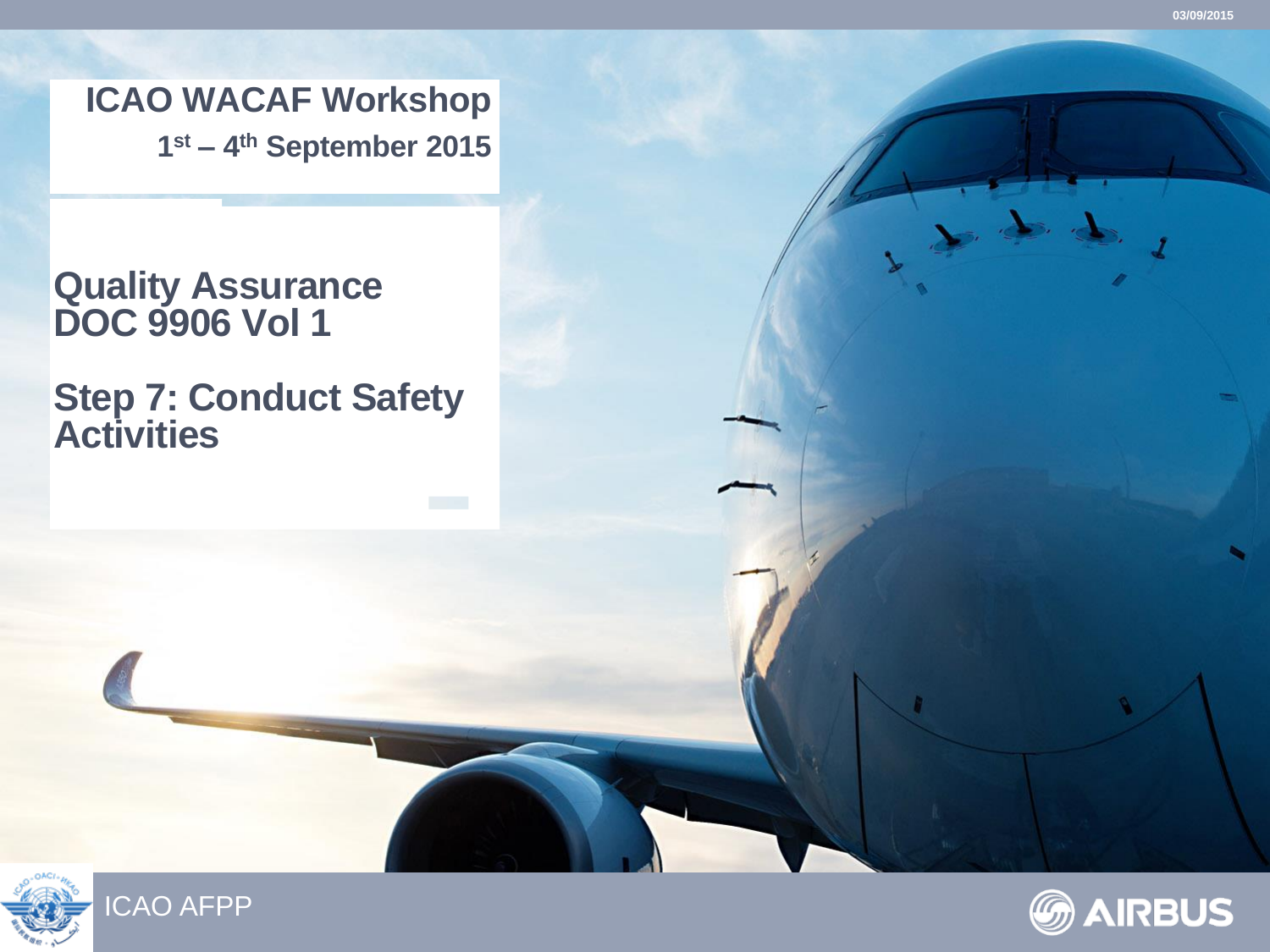

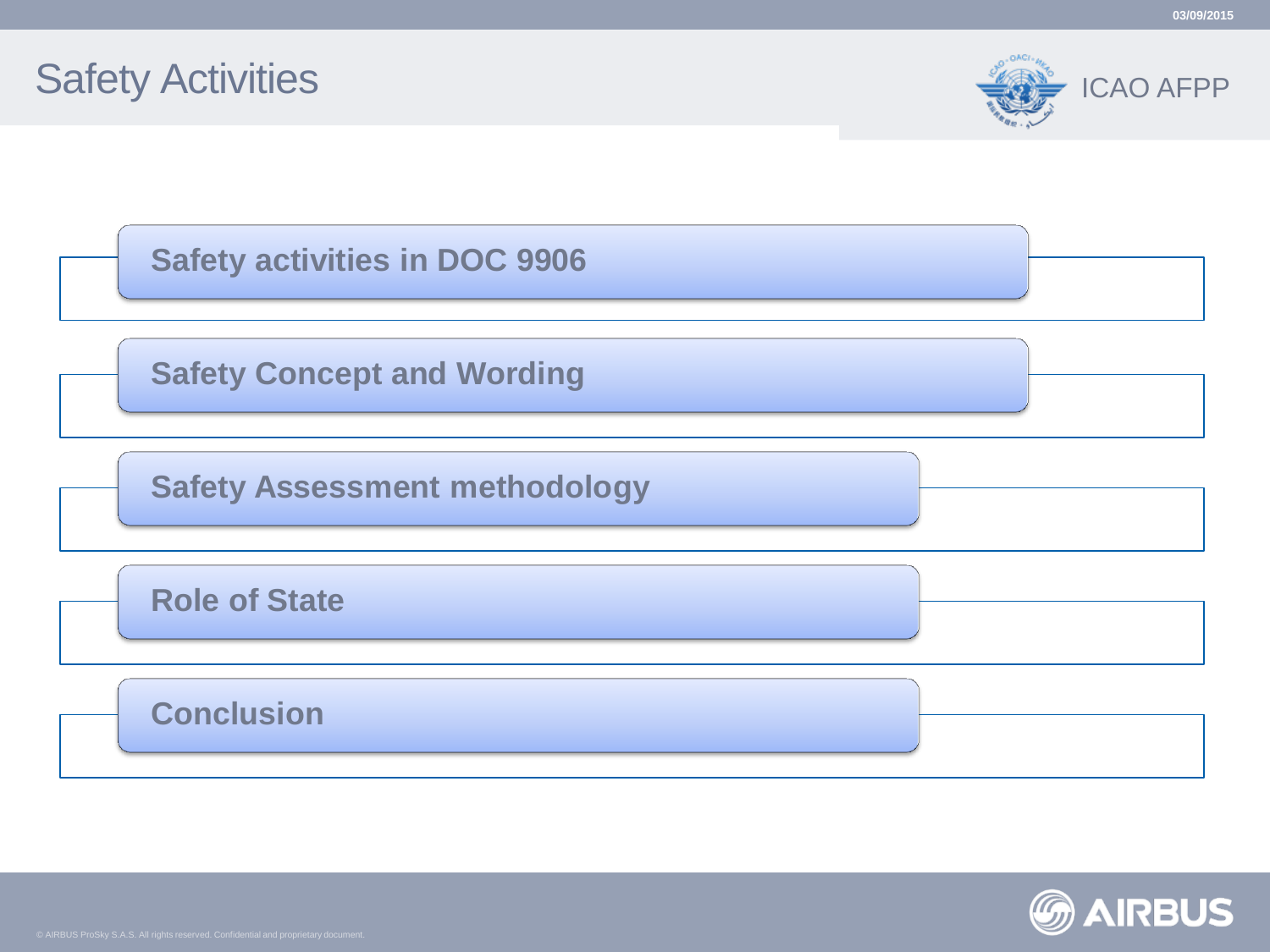### **Safety Activities in ICAO DOC 9906**



,,,,,,,,,,,,,,,,,

**A ANDERSON DESCRIPTION OF PERSONAL PROPERTY** 

**Hall** 

 $\mathbf{r} = \mathbf{r} + \mathbf{r}$ 

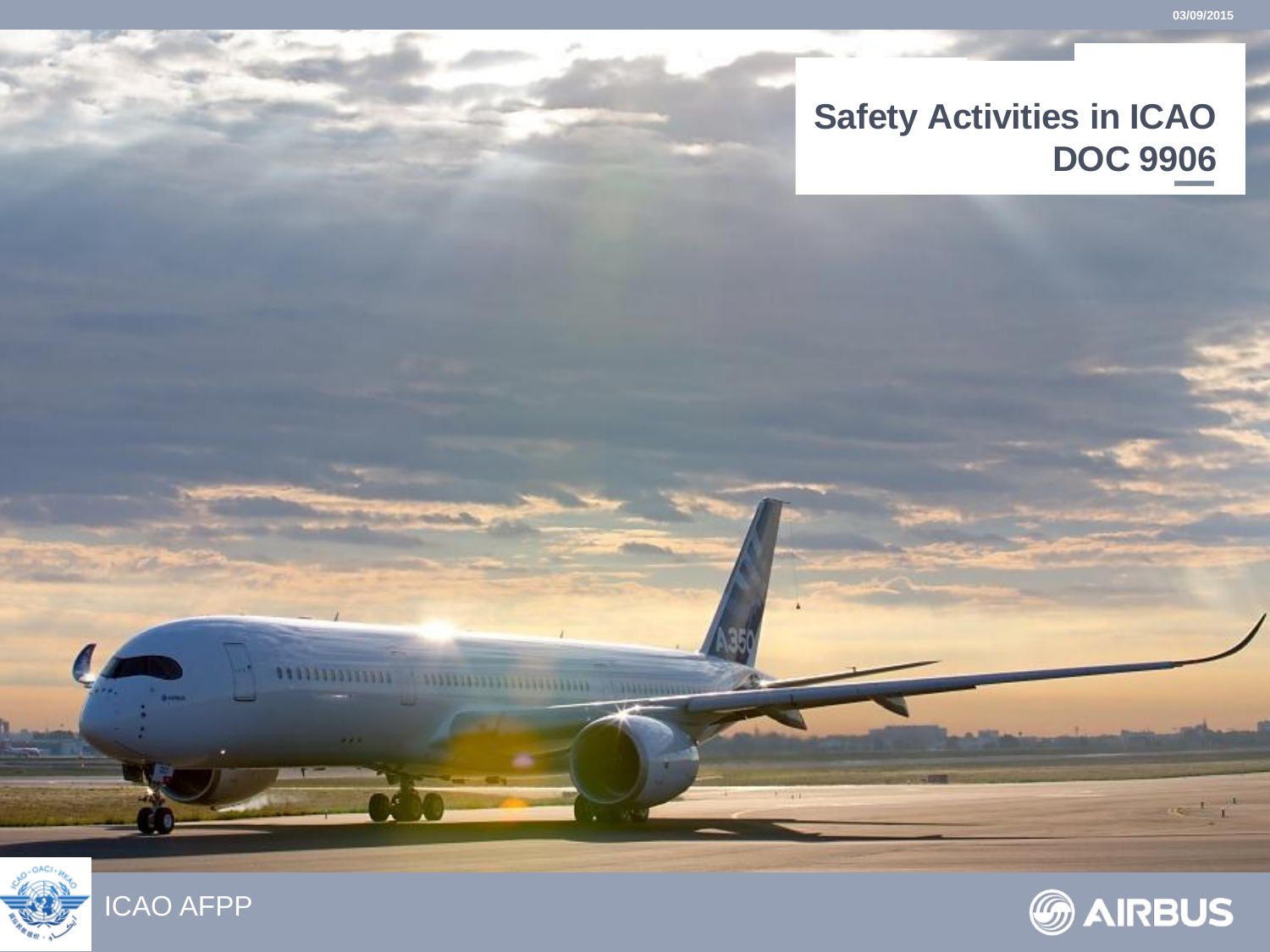

**03/09/2015**

- DOC 9906 provides some information. For more detailed information please refer to the *Safety Management Manual* (Doc 9859)
- Safety is generally defined as "freedom from unacceptable risk ". From a formal point of view, a system can only be considered to be safe for operational use if its inherent risks have been identified, assessed and agreed to be below predefined limits.
- Primarily, the safety case is a matter of the organization assuring itself that its operations are safe. Only secondarily is it a matter of demonstrating the safety of the operation to a regulatory body.

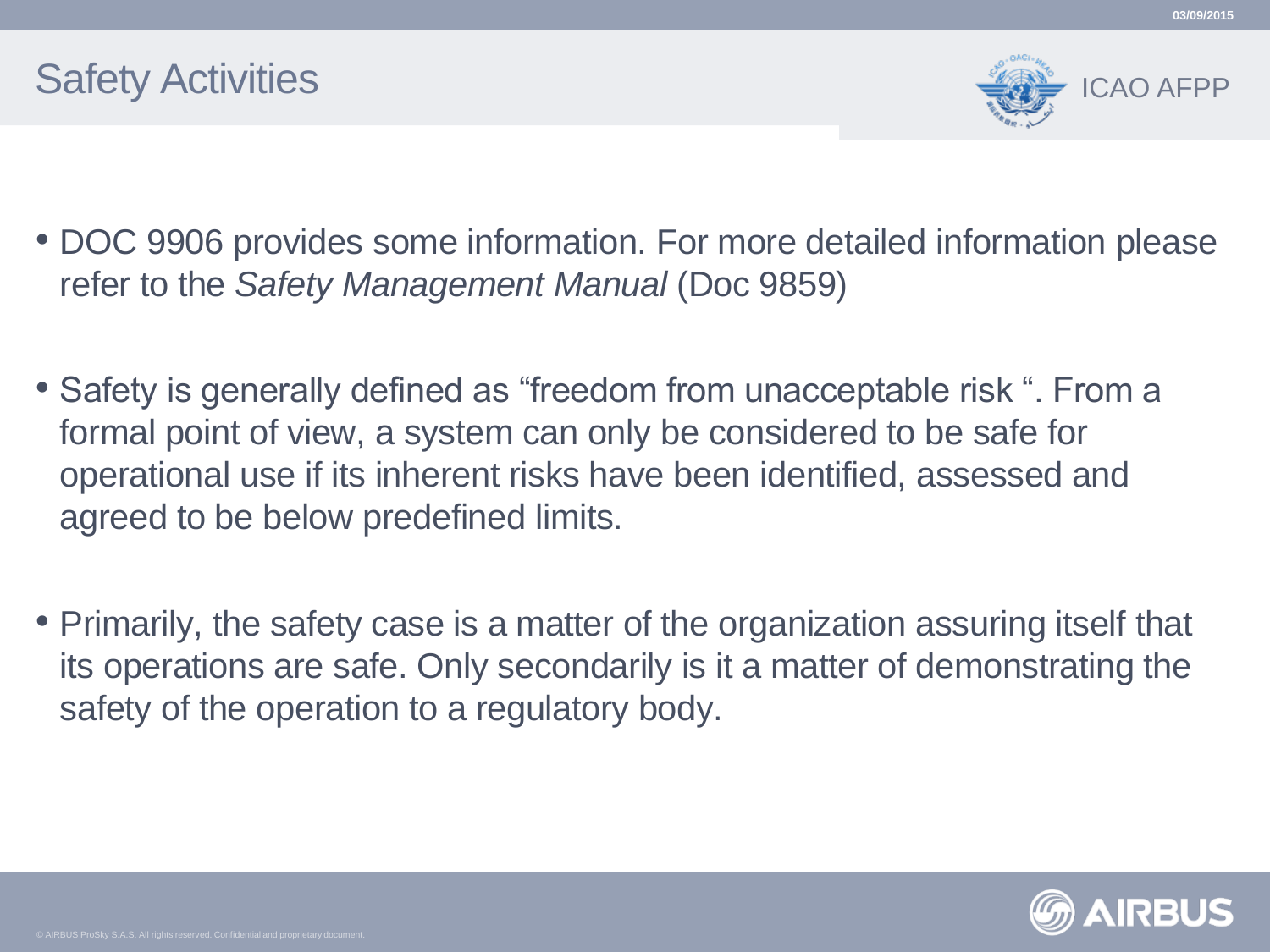

**03/09/2015**

- Safety assessments for the FPD should therefore focus on two main elements:
	- application of methods for the design of a flight procedure
	- the implementation of a procedure, looking at the interface with other procedures available in that location, the complexity and the workload imposed on ATC, cockpit workload, flyability, etc.

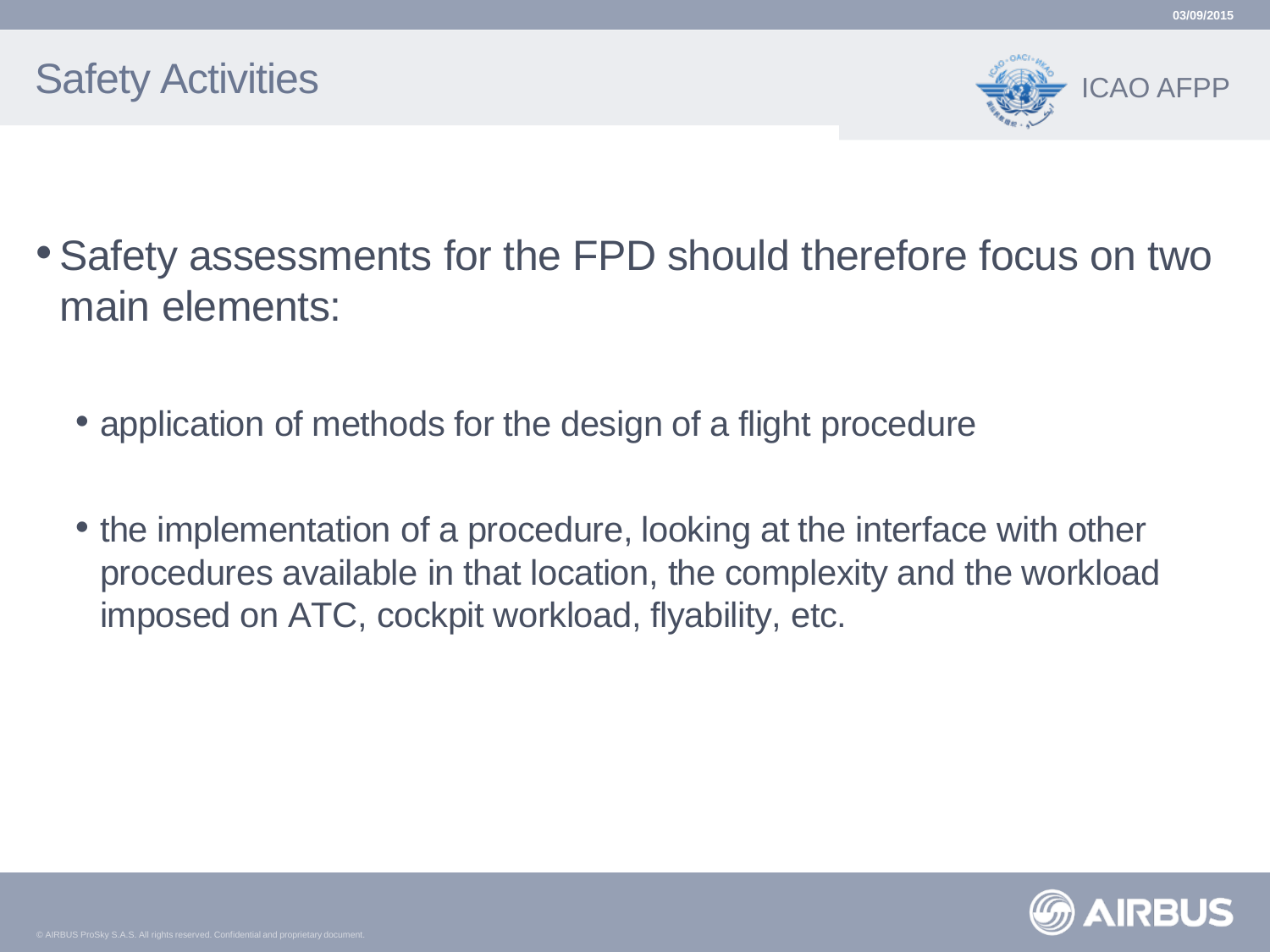



- The overall aim should be to address the following five safety assurance goals:
	- show that the underlying concept of the whole procedure is intrinsically safe
	- show that everything necessary to achieve a safe implementation of the procedure — related to equipment, people and airspace design issues has been specified
	- the design is correct
	- show that the design is robust (external failures, abnormal conditions)
	- show that the risks due to internal failure have been mitigated sufficiently such that, overall, the safety criteria are still satisfied.

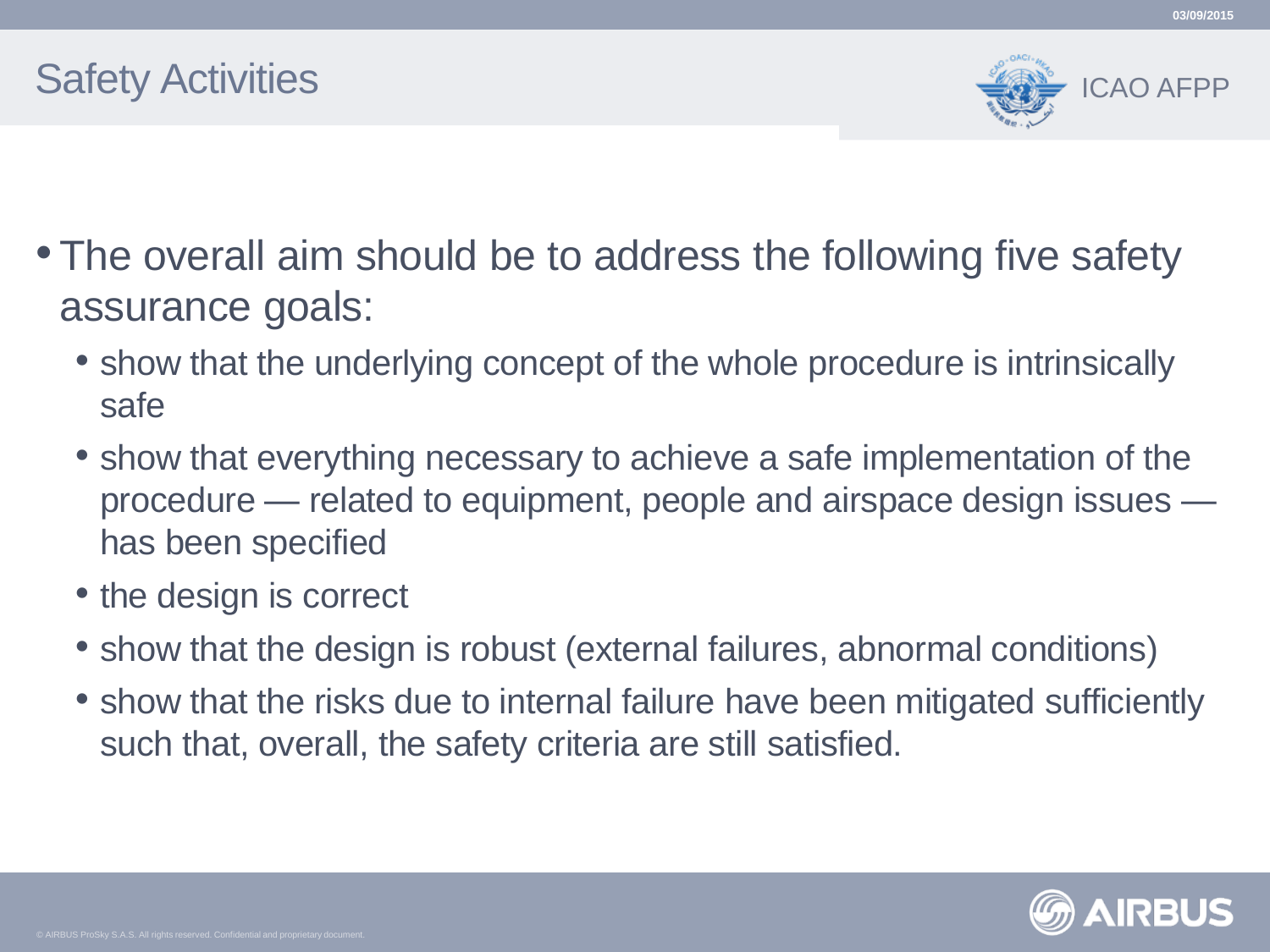### **Safety Concept and Wording**



1133311333

 $\mathbf{r} = \mathbf{r} + \mathbf{r}$ 

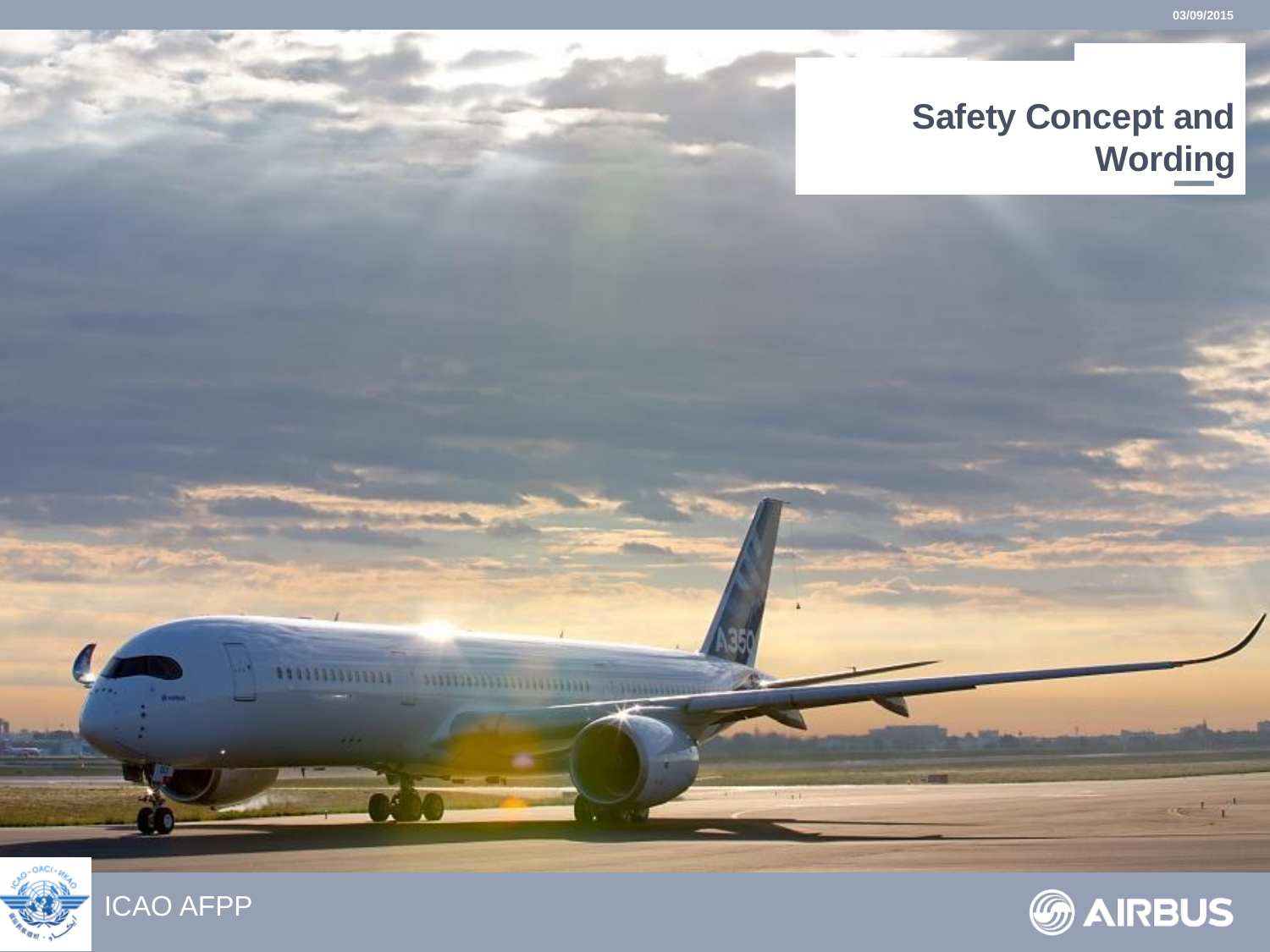### Safety Concept & Wording – Reason for safety

### Why doing safety?

- **To avoid dangerous situations**
	- **To react appropriately to dangerous situations (Reactive Mitigation Mean)**
		- **To prevent incidents and above all accidents (Preventive Mitigation Mean)**

And to ensure **conformity to the regulation** : Annex 19 « safety management » of ICAO defines in appendix 2 (Framework for a SMS) the requirement for the service provider :

• **To develop and maintain a process of identification of the modifications that could affect the safety level of his product and services**

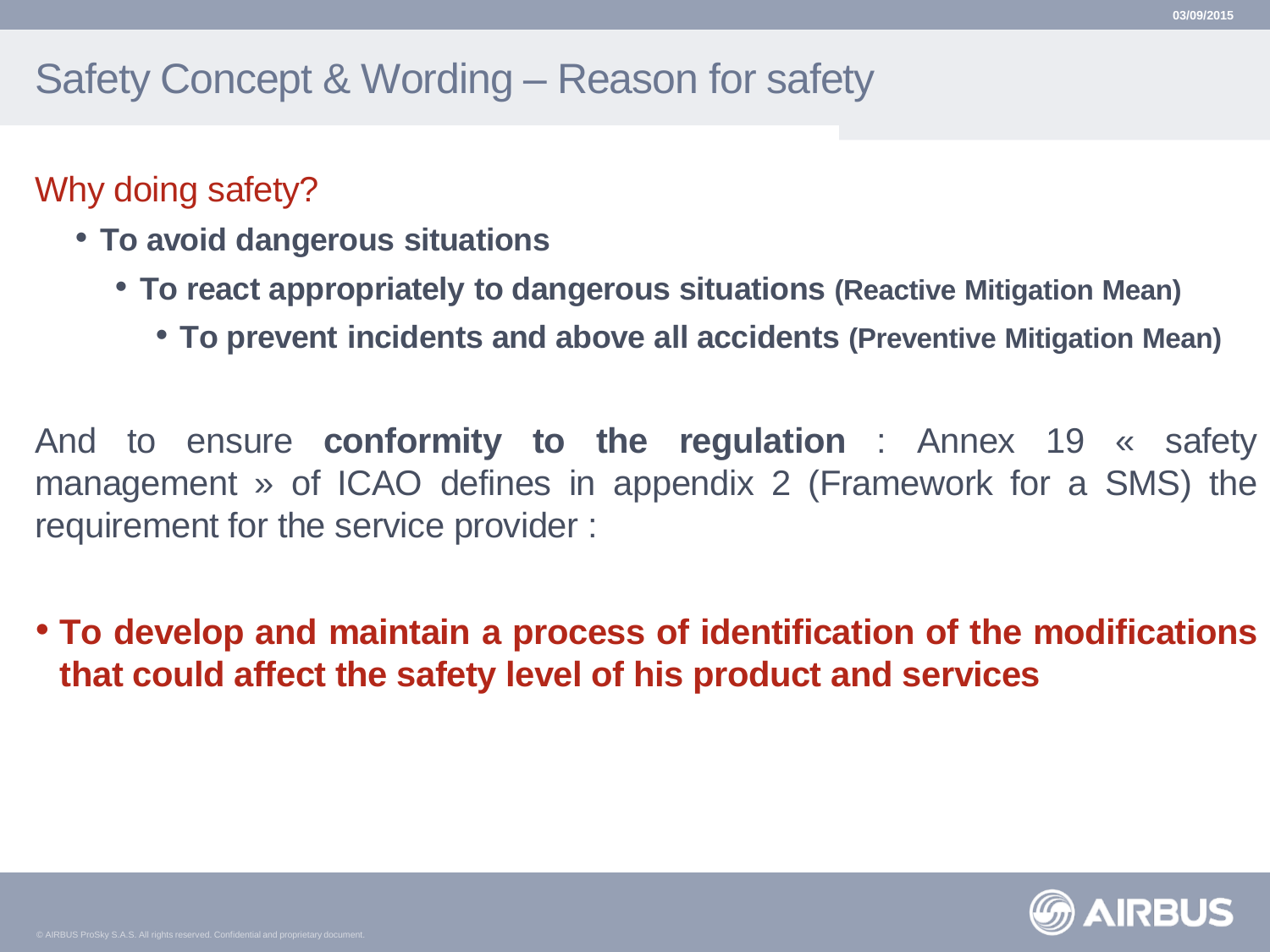### Safety Concept & Wording



Main concepts used in safety analysis are :

- ATM system
	- Hazard
		- Severity
			- Probability of occurrence (likelihood)
				- Risk
					- Mitigation Mean:
						- *Mitigation mean to reduce the likelihood (Prevention)*
						- *Mitigation mean to reduce the severity (Reaction)*

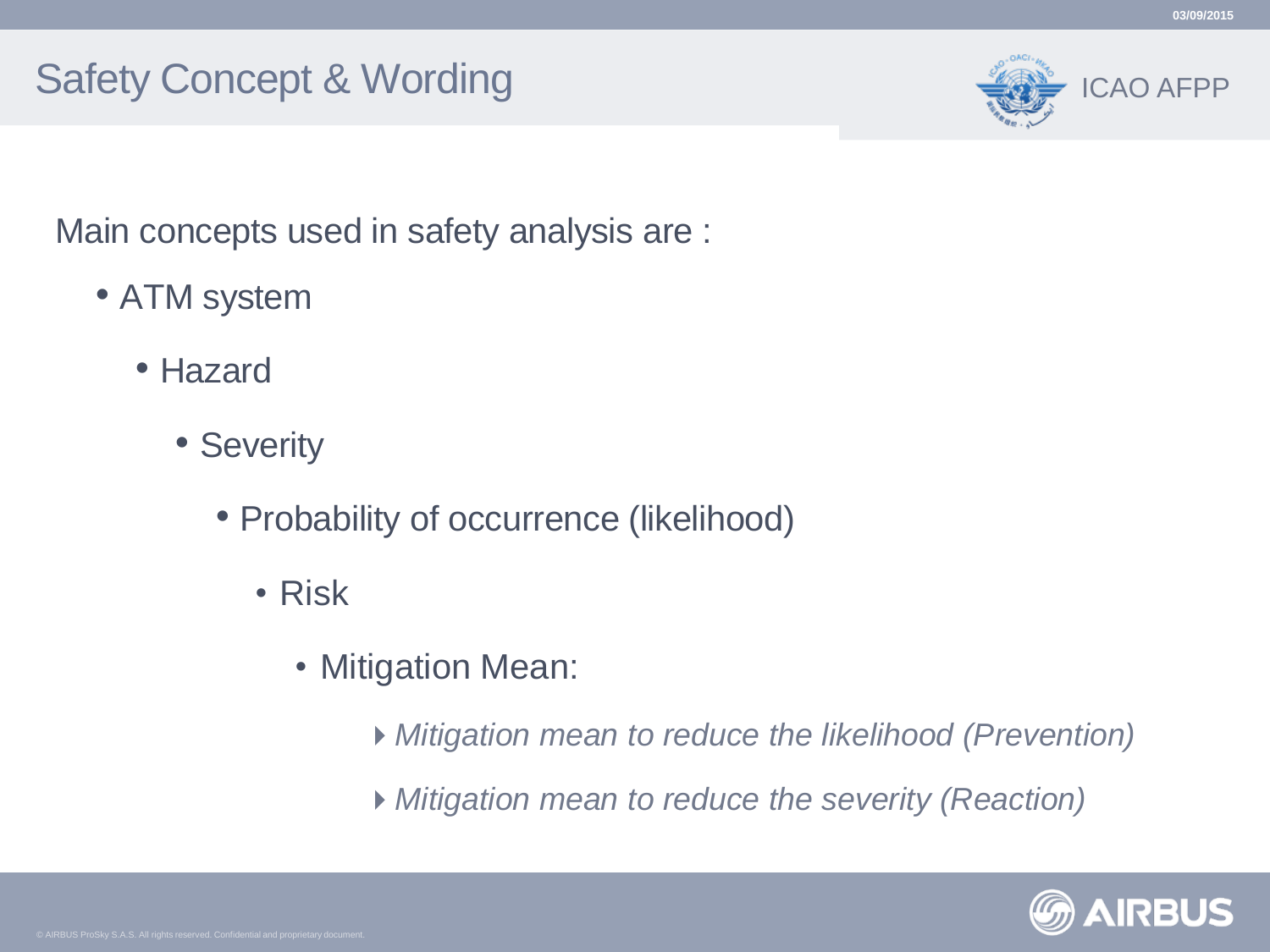# Safety Concept & Wording – **ATM system**



ATM system includes Equipment, Procedures and Human:



All these components interact in order to provide ATM services

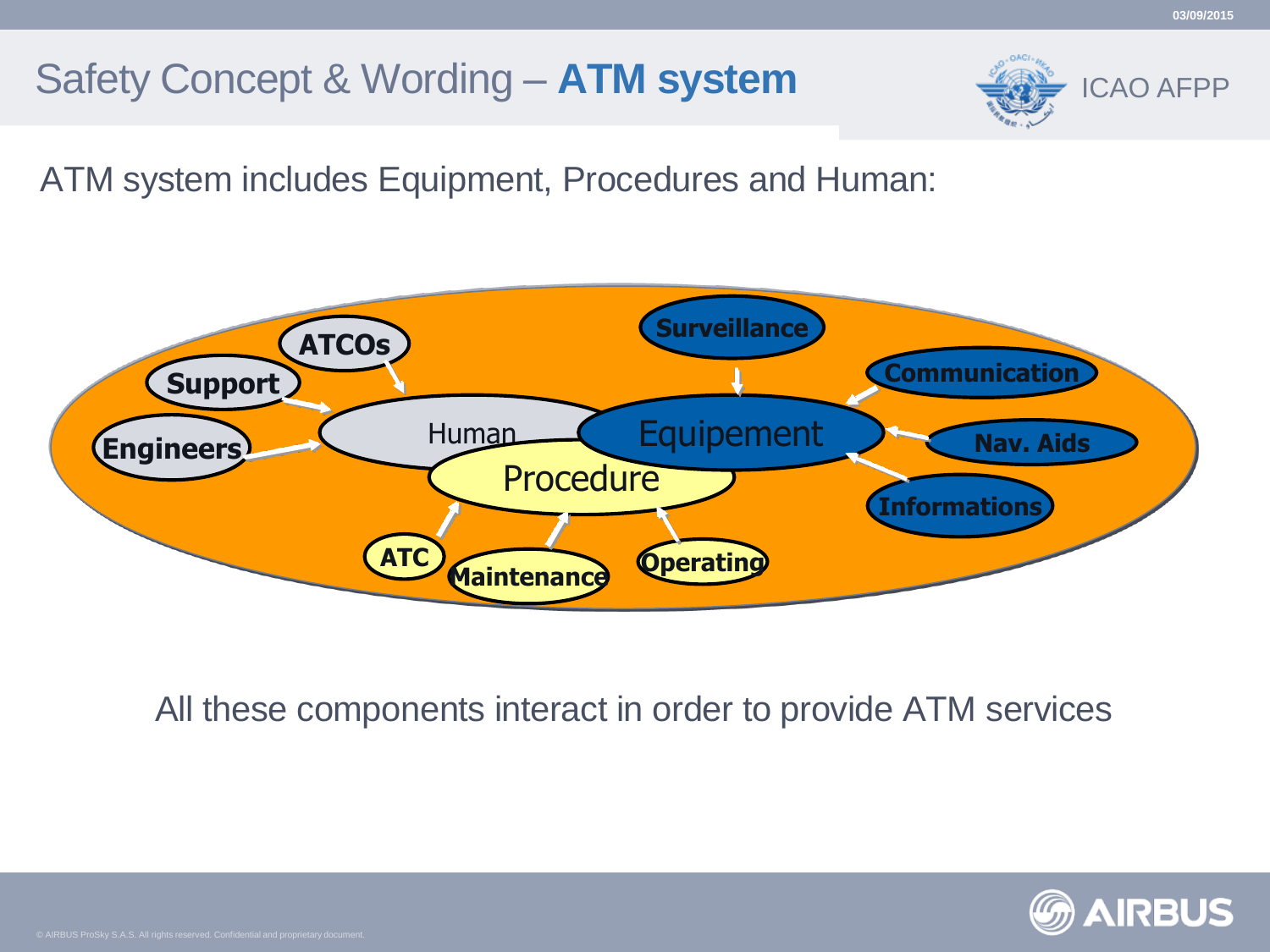# Safety Concept & Wording – **ATM system**



#### **Examples of modification of the ATM system :**

- Equipment (hardware & software)
	- $\checkmark$  Implementation of a new equipment (new radar system, ...)
	- $\checkmark$  Modification of an existing equipment (update of the flight data processing system software...)
- Procedures
	- $\checkmark$  Modification of the airspace
	- $\checkmark$  Creation / modification of operational procedures
	- $\checkmark$  Implementation / modification of RNAV procedures
- Humans
	- $\checkmark$  Modification of the working method

### **Any of these modifications is subject to a safety assessment**

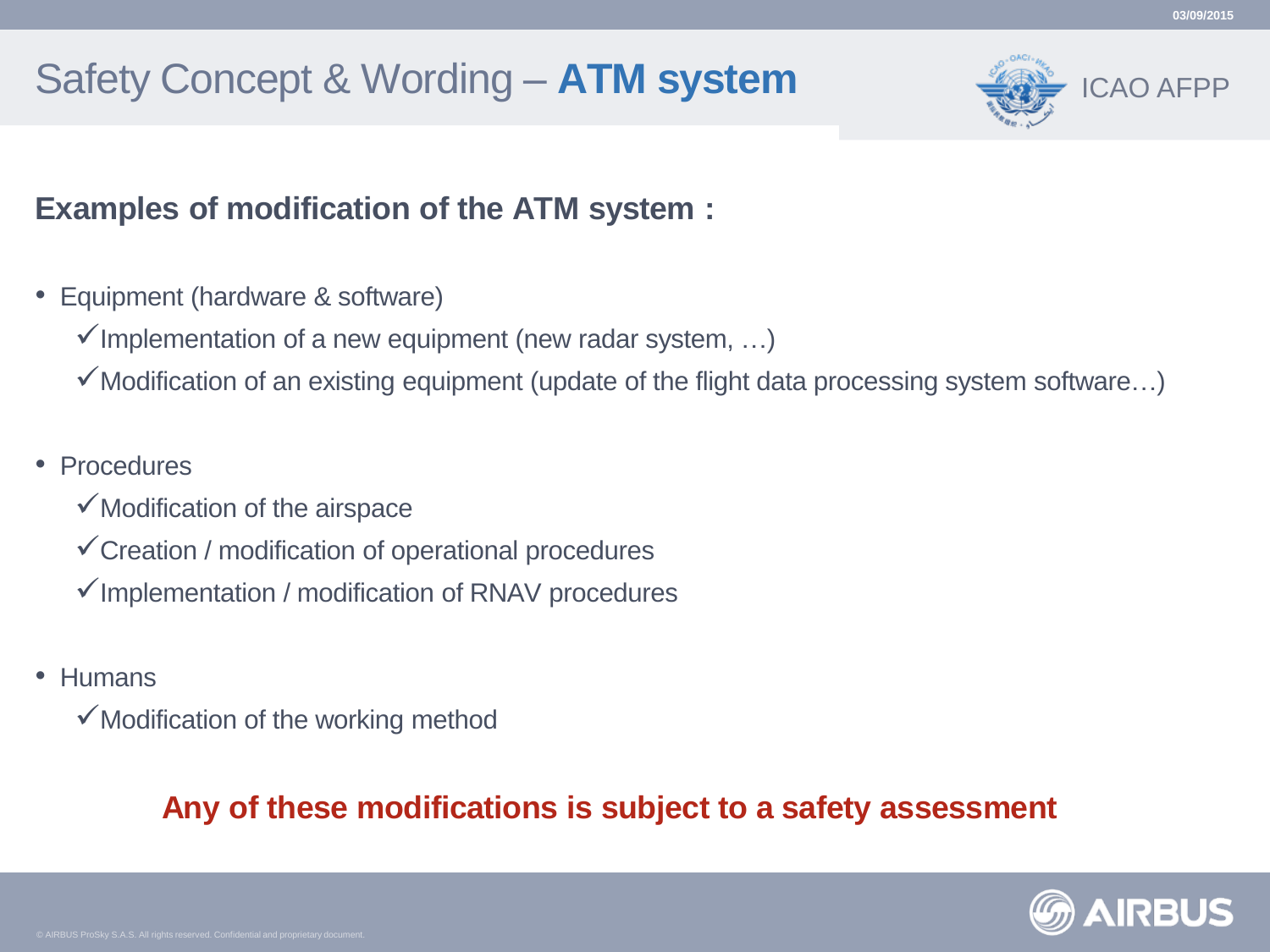

A **hazard** is a an **undesirable event regarding the ATM services** and that could cause an accident.

It may be identified by the users (controllers, pilots).

*Examples of hazards :*

- *Loss of radar display of the ATCO*
	- *Display of erroneous radar information to the ATCO*

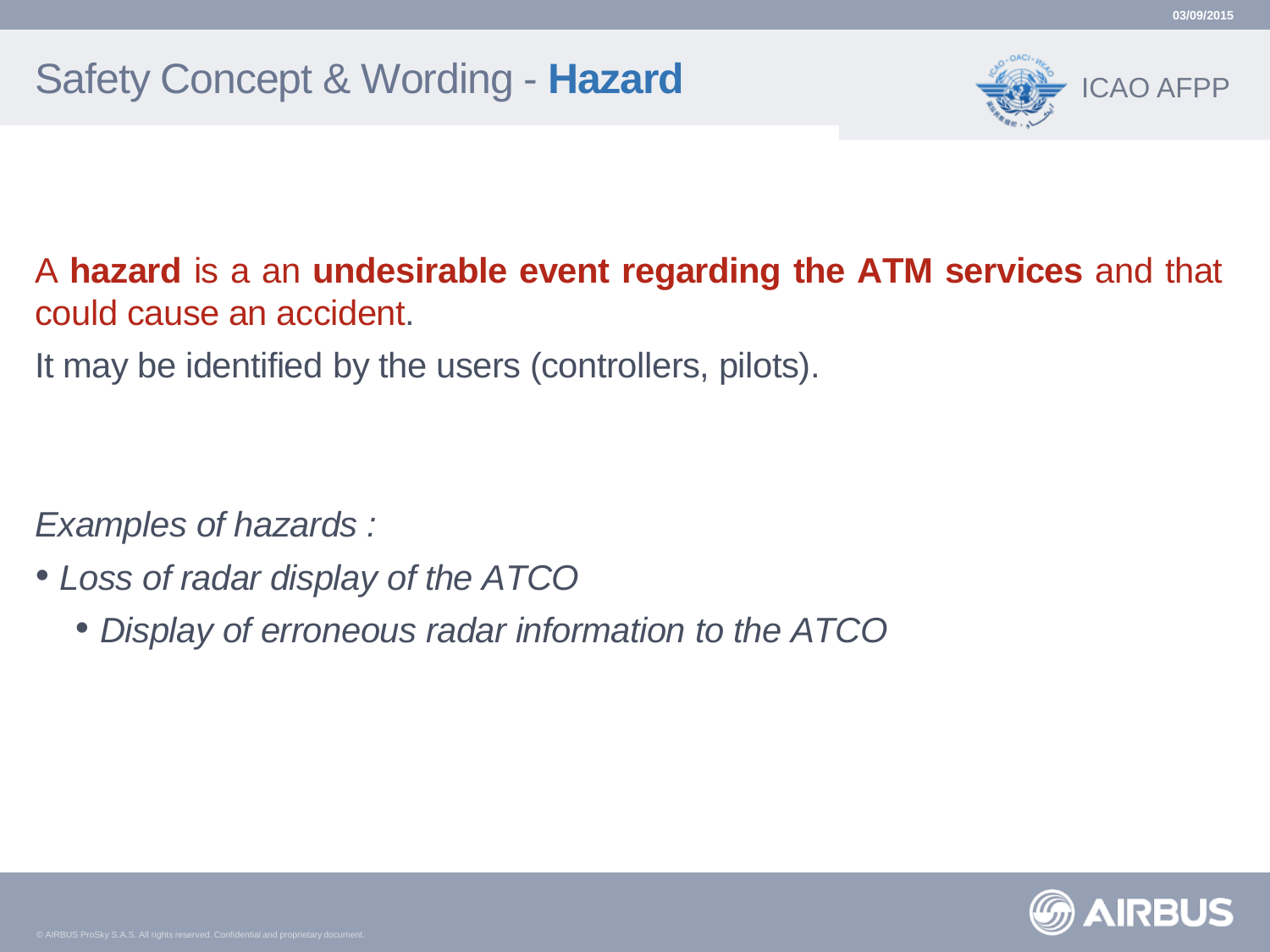# Safety Concept & Wording - **Hazard**



- A **hazard** is characterized by its:
	- Severity
		- Probability of occurrence (likelihood)
- **The severity** expresses the consequences of the hazard on flight safety. These consequences are assessed on :
	- Flight crew and controllers (workload...)
		- Functional capacities of ground and airborne systems
			- Ability to provide air traffic management services safely
- The **probability of occurrence** express the number of time the hazard could be observed by the users (pilots, controllers) over a given period.

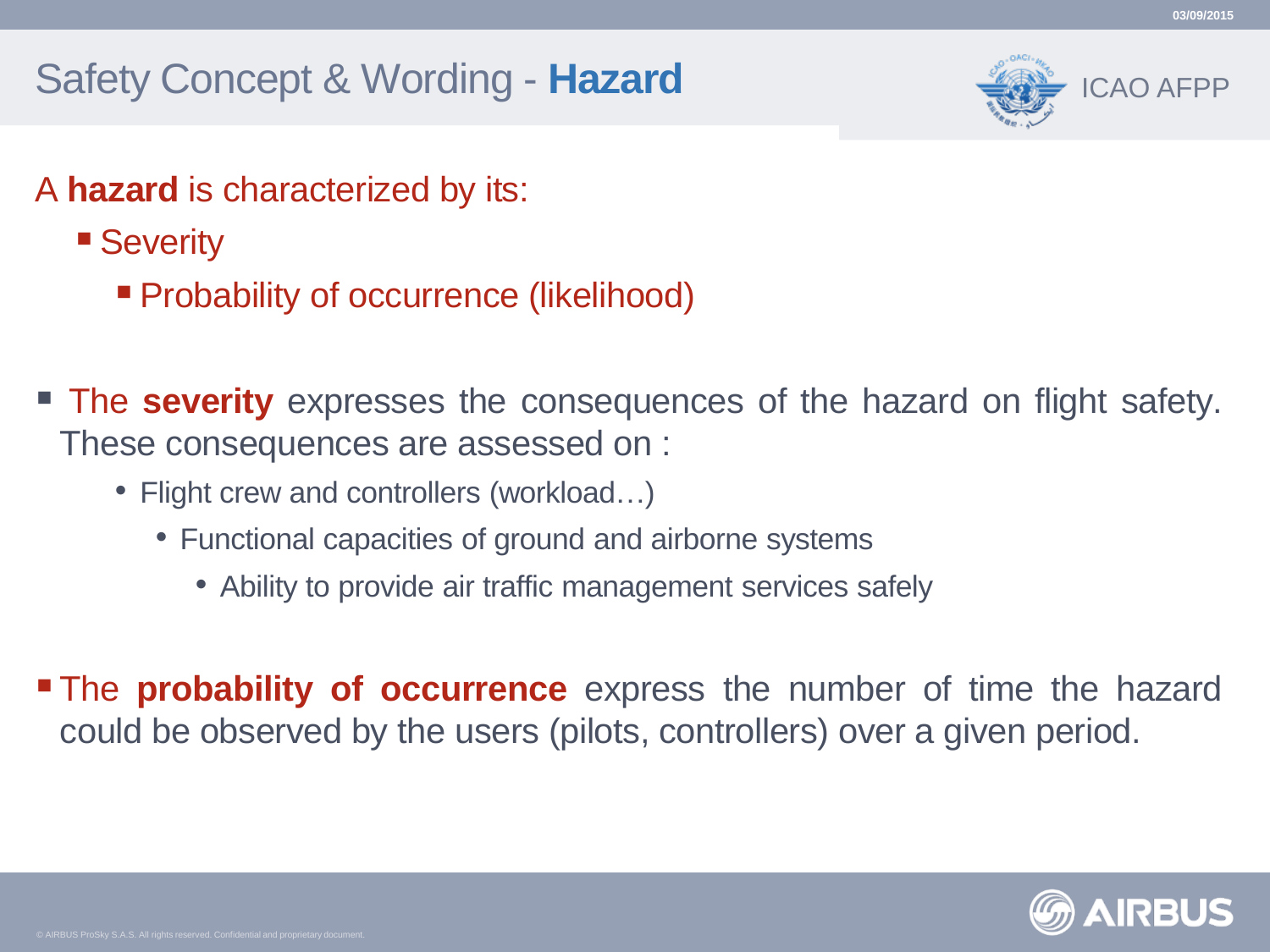ICAO AFPP

#### **The severity is :**

- Proportional to the **operational consequences** of the hazard
- Evaluated on a five-level's scale (from "Negligible" to "Catastrophic") using a severity table defined by the ANSP :
	- o Severity A is assign to hazards with most critical effects
	- o Severity E is assigned to hazards with less critical effects

#### **Note: Each ANSP should define its own table**

| <b>Severity of</b><br>occurrence | <b>Meaning</b>                                                                                                                                                                                                                                                                     | Value |
|----------------------------------|------------------------------------------------------------------------------------------------------------------------------------------------------------------------------------------------------------------------------------------------------------------------------------|-------|
| Catastrophic                     | Equipment destroyed<br>Multiple deaths                                                                                                                                                                                                                                             | A     |
| <b>Hazardous</b>                 | A large reduction in safety margins, physical distress or<br>a workload such that the operators cannot be relied<br>upon to perform their tasks accurately or completely<br>Serious injury<br>Major equipment damage                                                               | в     |
| <b>Major</b>                     | A significant reduction in safety margins, a reduction in<br>the ability of the operators to cope with adverse<br>operating conditions as a result of increase in<br>workload, or as a result of conditions impairing their<br>efficiency<br>Serious incident<br>Injury to persons | с     |
| <b>Minor</b>                     | <b>Nuisance</b><br><b>Operating limitations</b><br>Use of emergency procedures<br>Minor incident                                                                                                                                                                                   | D     |
| Negligible                       | Little consequences                                                                                                                                                                                                                                                                | Е     |

*ICAO 9859 Safety Management Manual - Severity classification table*

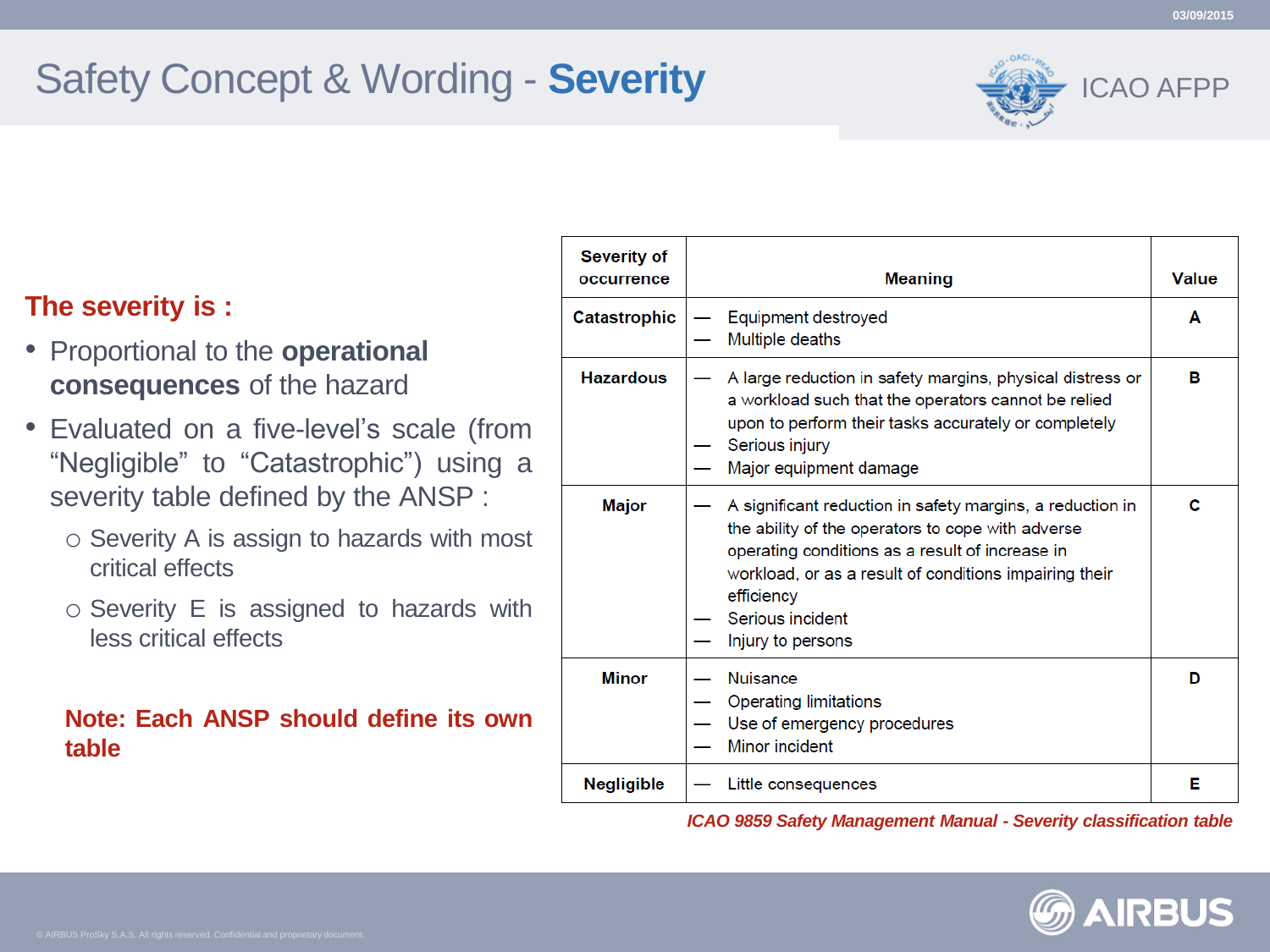### Safety Assessment Methodology - Severity evaluation

#### • Severity classification table

| <b>Severity</b><br><b>Class</b>                                 | [Most Severe]                                                                                                                                                                                                                                                                                                                                                                                                                                                           |             |                                                                                                                                                                                                                                                                                                                                                                                                                                                   |        | з                                                                                                                                                                                                                                                                                                                                                                                                                                                                                                                             |      |                                                                                                                                                                                                                                                                                                                                                                                                                                                                            | No safety effect<br>[Least Severe]             |
|-----------------------------------------------------------------|-------------------------------------------------------------------------------------------------------------------------------------------------------------------------------------------------------------------------------------------------------------------------------------------------------------------------------------------------------------------------------------------------------------------------------------------------------------------------|-------------|---------------------------------------------------------------------------------------------------------------------------------------------------------------------------------------------------------------------------------------------------------------------------------------------------------------------------------------------------------------------------------------------------------------------------------------------------|--------|-------------------------------------------------------------------------------------------------------------------------------------------------------------------------------------------------------------------------------------------------------------------------------------------------------------------------------------------------------------------------------------------------------------------------------------------------------------------------------------------------------------------------------|------|----------------------------------------------------------------------------------------------------------------------------------------------------------------------------------------------------------------------------------------------------------------------------------------------------------------------------------------------------------------------------------------------------------------------------------------------------------------------------|------------------------------------------------|
| <b>Effect</b><br>on<br>Operations*)                             | <b>Accidents</b>                                                                                                                                                                                                                                                                                                                                                                                                                                                        |             | <b>Serious incidents</b>                                                                                                                                                                                                                                                                                                                                                                                                                          |        | <b>Major incidents</b>                                                                                                                                                                                                                                                                                                                                                                                                                                                                                                        |      | <b>Significant incidents</b>                                                                                                                                                                                                                                                                                                                                                                                                                                               | No immediate<br>effect on safety               |
| <b>Examples of</b><br>effects on<br>operations<br>$include^*$ : | o<br>more<br>or<br>one<br>catastrophic accidents,<br>one or more mid-air<br>$\Box$<br>collisions<br>one or more collisions<br>▫<br>on the ground between<br>two aircraft<br>one or more Controlled<br>□<br><b>Flight Into Terrain</b><br>total loss of flight<br>o<br>control.<br>No independent source of<br>recovery mechanism, such<br>as surveillance or ATC<br>and/or<br>flight<br>crew<br>procedures can reasonably<br>be expected to prevent the<br>accident(s). | o<br>$\Box$ | large reduction in separation<br>(e.g., a separation of less than $\Box$<br>half the separation minima),<br>without crew or ATC fully<br>controlling the situation or able<br>to recover from the situation.<br>one or more aircraft deviating<br>from their intended clearance.<br>so that abrupt manoeuvre is<br>required to avoid collision with<br>another aircraft or with terrain (or<br>when an avoidance action would<br>be appropriate). | $\Box$ | large<br>reduction<br>(e.g.,<br>separation of less than half the<br>separation minima) in separation<br>with crew or ATC controlling the<br>situation and able to recover from<br>the situation.<br>reduction<br>minor<br>(e.g.,<br>a l<br>separation of more than half the<br>separation minima) in separation $\square$<br>without crew or ATC fully<br>controlling the situation, hence<br>jeopardising the ability to recover<br>from the situation (without the<br>use of collision or terrain<br>avoidance manoeuvres). | all⊡ | increasing workload condition i.e. no<br>of the air traffic immediate direct<br>controller or aircraft or<br>flight crew, or slightly impact on the<br>degrading<br>functional capability<br>of the enabling CNS<br>system.<br>reduction<br>minor<br>(e.g., a separation of<br>more than half the<br>separation minima)<br>in separation with<br><b>ATC</b><br>crew<br><b>or</b><br>the<br>controlling<br>fully<br>situation and<br>able to recover from<br>the situation. | hazardous<br>No<br>indirect<br>the operations. |

*ESARR 4 severity classification table*

*Eurocontrol Safety Regulatory Requirements* 

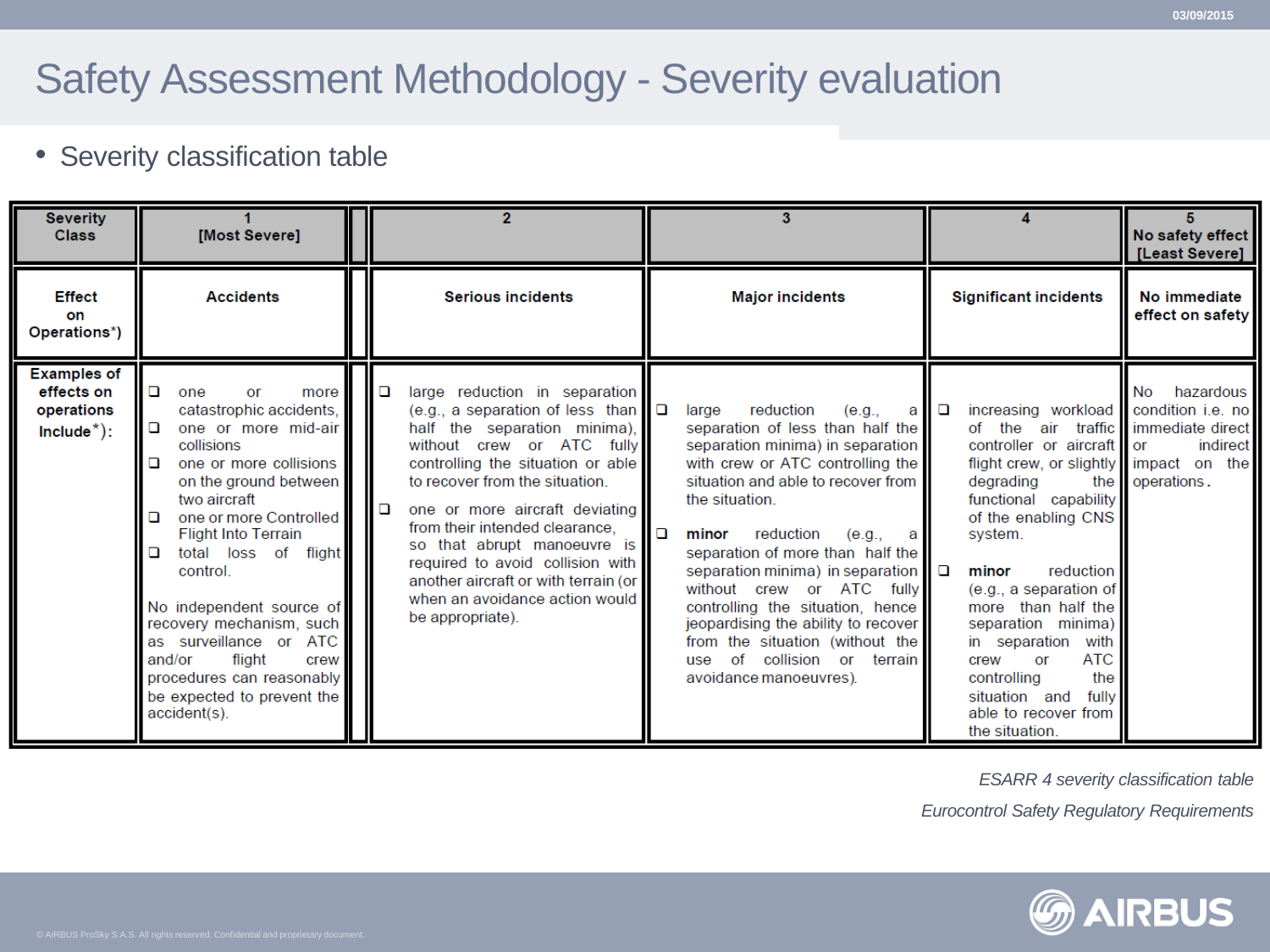# Safety Concept & Wording – **Probability of occurence**

#### **The probability of occurrence is :**

- Proportional to the **causes** of the hazard
- Evaluated on a 5 level scale (from frequent to extremely remote) using a probability of occurrence table defined by the ANSP
- Can be evaluated with a qualitative or quantitative approach

|                                | <b>Meaning</b>                                        | Value |
|--------------------------------|-------------------------------------------------------|-------|
| <b>Frequent</b>                | Likely to occur many times (has occurred frequently)  | 5     |
| <b>Occasional</b>              | Likely to occur sometimes (has occurred infrequently) | 4     |
| Remote                         | Unlikely to occur, but possible (has occurred rarely) | 3     |
| <b>Improbable</b>              | Very unlikely to occur (not known to have occurred)   | 2     |
| <b>Extremely</b><br>improbable | Almost inconceivable that the event will occur        |       |

*ICAO 9859 Probability of occurrence classification table*

| Frequency             | <b>Meaning</b>                                                                        |  |  |  |  |
|-----------------------|---------------------------------------------------------------------------------------|--|--|--|--|
| <b>Extremely Rare</b> | Can occur once in 1000 years at a given ATC center (or has never)<br>happened before) |  |  |  |  |
| Rare                  | Can occur oince in 5 to 10 years at a given ATC center                                |  |  |  |  |
| Occasional            | Can occur once to twice a year at a given ATC center                                  |  |  |  |  |
| Likely                | Can occur several times per year at a given ATC center                                |  |  |  |  |
| <b>Numerous</b>       | Can occur several times per month at a given ATC center                               |  |  |  |  |



ICAO AFPP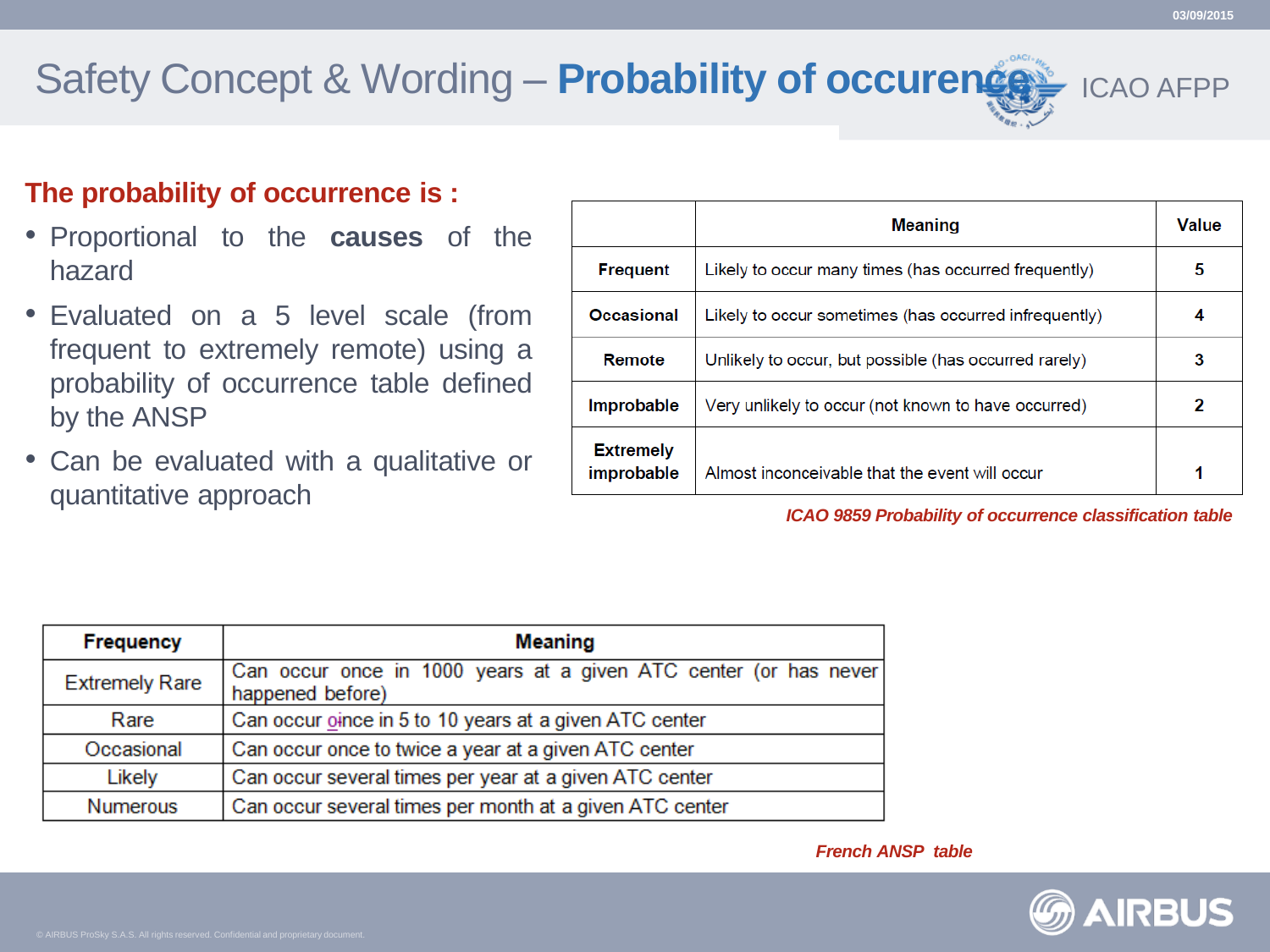### Safety Concept & Wording – **Probability of occurrence**

#### **Quantitative evaluation of the severity :**

- is adapted to a technical hazard (that means an hazard associated to an equipment)
- is evaluated by using the reliability data (failure rate / mean time between failure) of the equipment
- Example of quantitative criteria :
	- Extremely improbable : Probability of occurrence is more than 10-8 / H
	- Improbable : Probability of occurrence is between 10-8 et 10-6 / H
	- Occasional : Probability of occurrence is between 10<sup>-6</sup> et 10<sup>-5</sup> / H
	- Frequent : Probability of occurrence is between 10<sup>-5</sup> et 10<sup>-4</sup>/H
	- Very frequent : Probability of occurrence is less than 10-4 / H

#### **Qualitative evaluation of the severity :**

- is adapted to a non-technical hazard (example : implementation of a new procedure)
- is evaluated by the users
- Example of qualitative criteria :
	- Extremely improbable : can occur one time every 1000 year in an ATC organism (never happened in the ATC organism) (10-7/ operation hour)
	- Improbable : can occur one time every 5 or 10 years in an ATC organism (10-5 / operation hour)
	- Occasional : 1 or 2 times a year in an ATC organism (10-4 / operation hour)
	- Frequent : Many times a year in an ATC organism (10-3 / operation hour)
	- Very frequent : Many times a month in an ATC organism (10-2 / operation hour)

**03/09/2015**

ICAO AFPP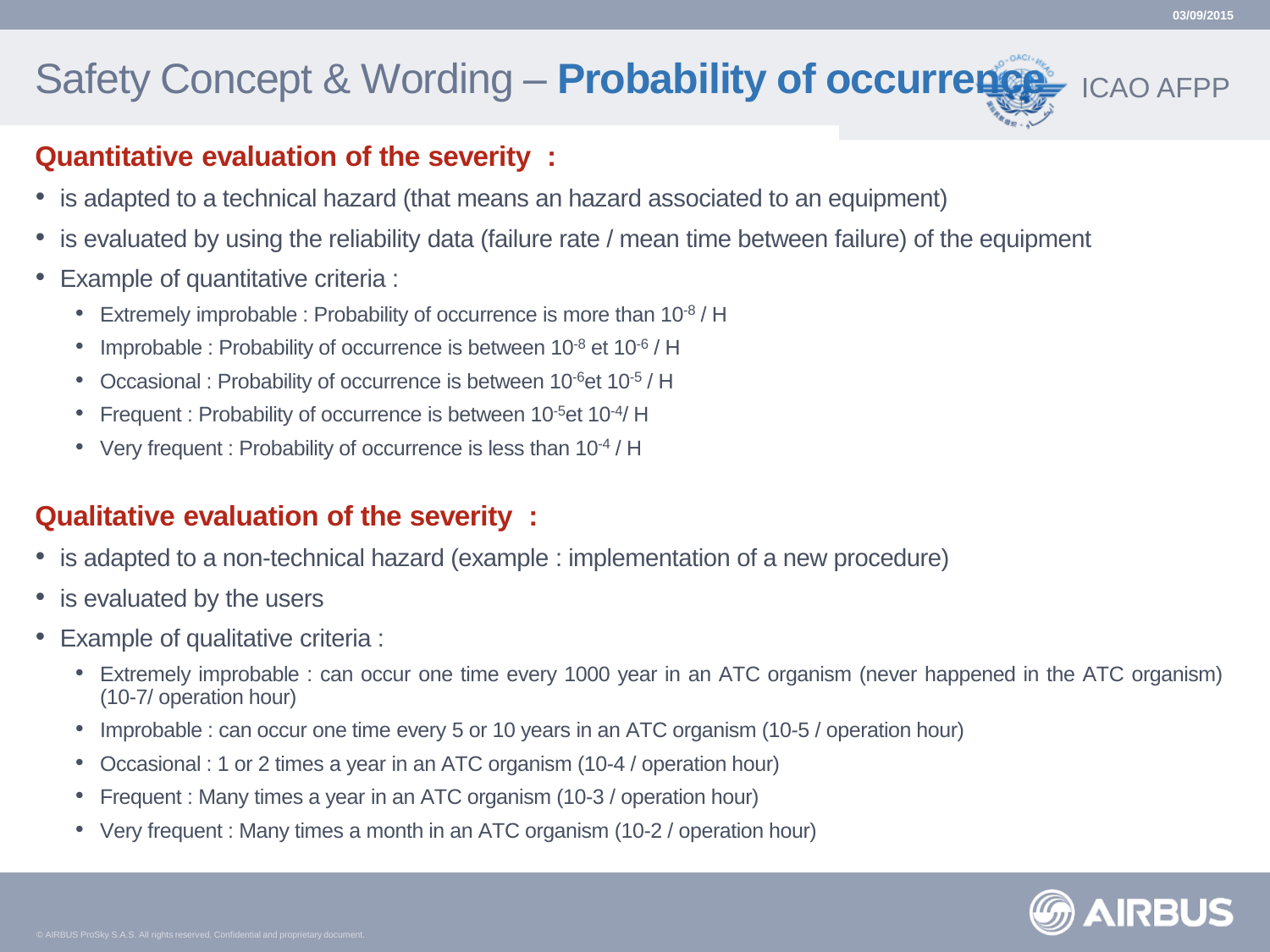### Safety Concept & Wording - **Risk**



The **risk** associated to an hazard is the **combination** of the **probability of occurrence** and the **severity**.

The **acceptability** of the risk is evaluated, based on the probability of occurrence and the severity, and using a **risk classification matrix** (defined by the ANSP).

| Risk<br>probability            |   | <b>Risk severity</b> |                       |            |            |                  |  |  |
|--------------------------------|---|----------------------|-----------------------|------------|------------|------------------|--|--|
|                                |   | Catastrophic<br>A    | <b>Hazardous</b><br>B | Major<br>С | Minor<br>D | Negligible<br>E. |  |  |
| Frequent                       | 5 | <b>5A</b>            | 5B                    | <b>5C</b>  | <b>5D</b>  | <b>5E</b>        |  |  |
| Occasional 4                   |   | 4A                   | 4B                    | <b>4C</b>  | 4D         | <b>4E</b>        |  |  |
| Remote                         | 3 | 3A                   | <b>3B</b>             | 3C         | <b>3D</b>  | 3E               |  |  |
| Improbable 2                   |   | 2A                   | 2B                    | 2C         | 2D         | 2E               |  |  |
| <b>Extremely</b><br>improbable |   | 1A                   | 1B                    | <b>1C</b>  | 1D         | 1E               |  |  |

| <b>Assessment risk</b><br>index   | <b>Suggested criteria</b>  |
|-----------------------------------|----------------------------|
| 5A, 5B, 5C,                       | Unacceptable under the     |
| 4A, 4B, 3A                        | existing circumstances     |
| 5D, 5E, 4C, 4D,                   | Acceptable based on risk   |
| 4E, 3B, 3C, 3D,                   | mitigation. It may require |
| 2A, 2B, 2C                        | management decision.       |
| 3E, 2D, 2E, 1A,<br>1B, 1C, 1D, 1E | Acceptable                 |

#### **Note: Each ANSP should define its own table**

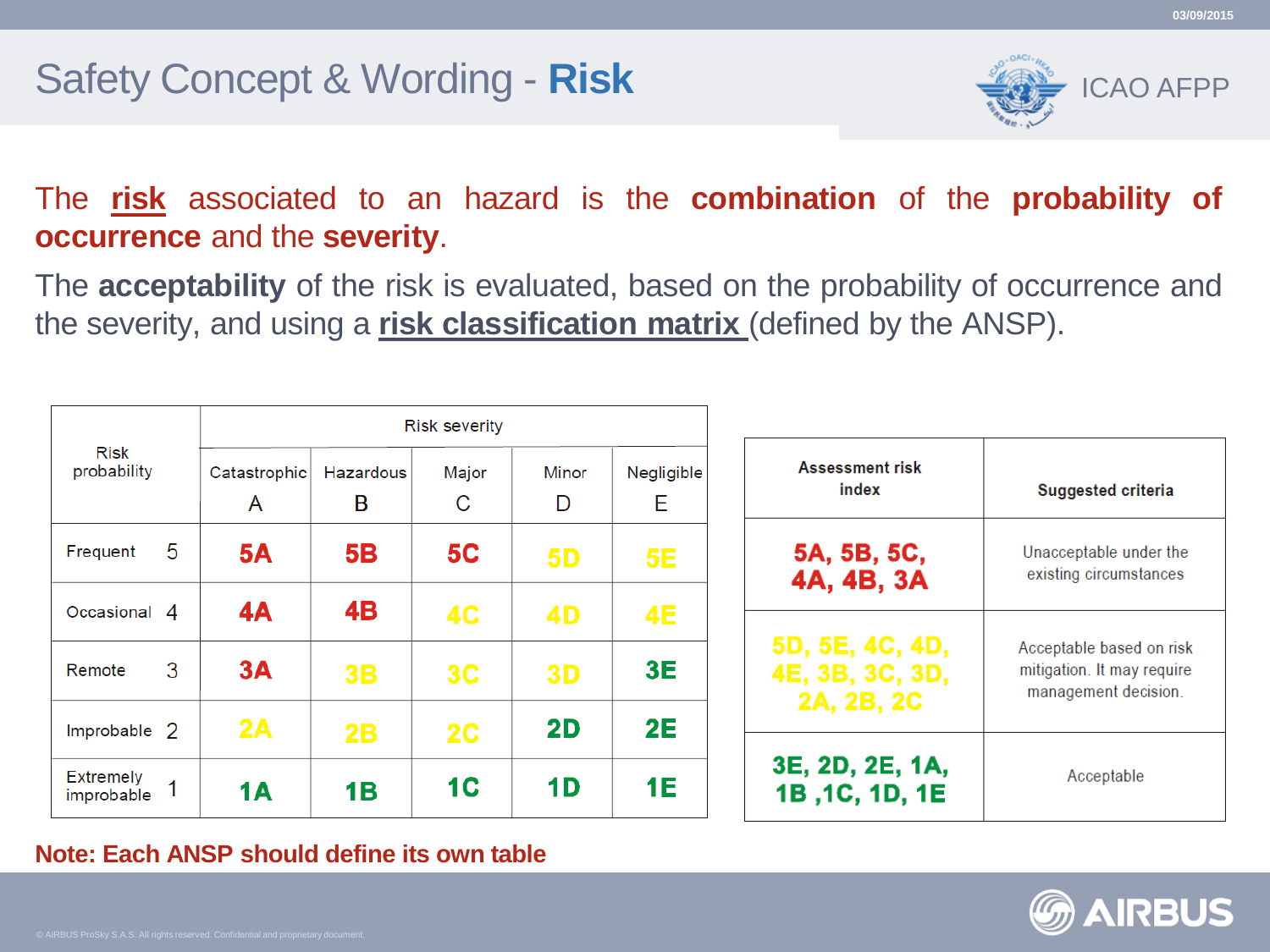# Safety Concept & Wording - **Risk**



*Example of evaluation of the risk :*

- *"Loss of the radio communication" is evaluated as severity B*
- *Probability of occurrence of "loss of radio communication" is evaluated as occasional*
- *Based on the risk classification table, this risk is unacceptable.*

|                                     | <b>Risk severity</b> |           |                |           |            |  |  |
|-------------------------------------|----------------------|-----------|----------------|-----------|------------|--|--|
| Risk<br>probability                 | Catastrophic         | Hazardous | Major          | Minor     | Negligible |  |  |
|                                     | A                    | в         | C              | D         | E          |  |  |
| 5<br>Frequent                       | <b>5A</b>            | <b>5B</b> | <b>5C</b>      | <b>5D</b> | 5E         |  |  |
| Occasional<br>$\overline{A}$        | 4A                   | <b>4B</b> | 4 <sub>C</sub> | 4D        | 4E         |  |  |
| 3<br>Remote                         | 3A                   | 3B        | 3C             | 3D        | 3E         |  |  |
| Improbable 2                        | 2A                   | 2B        | 2C             | 2D        | <b>2E</b>  |  |  |
| <b>Extremely</b><br>1<br>improbable | <b>1A</b>            | 1B        | 1 <sup>C</sup> | 1D        | 1E         |  |  |

#### **Mitigation shall be implemented to ensure the acceptability of the risk**

*ICAO 9859 Risk classification table*

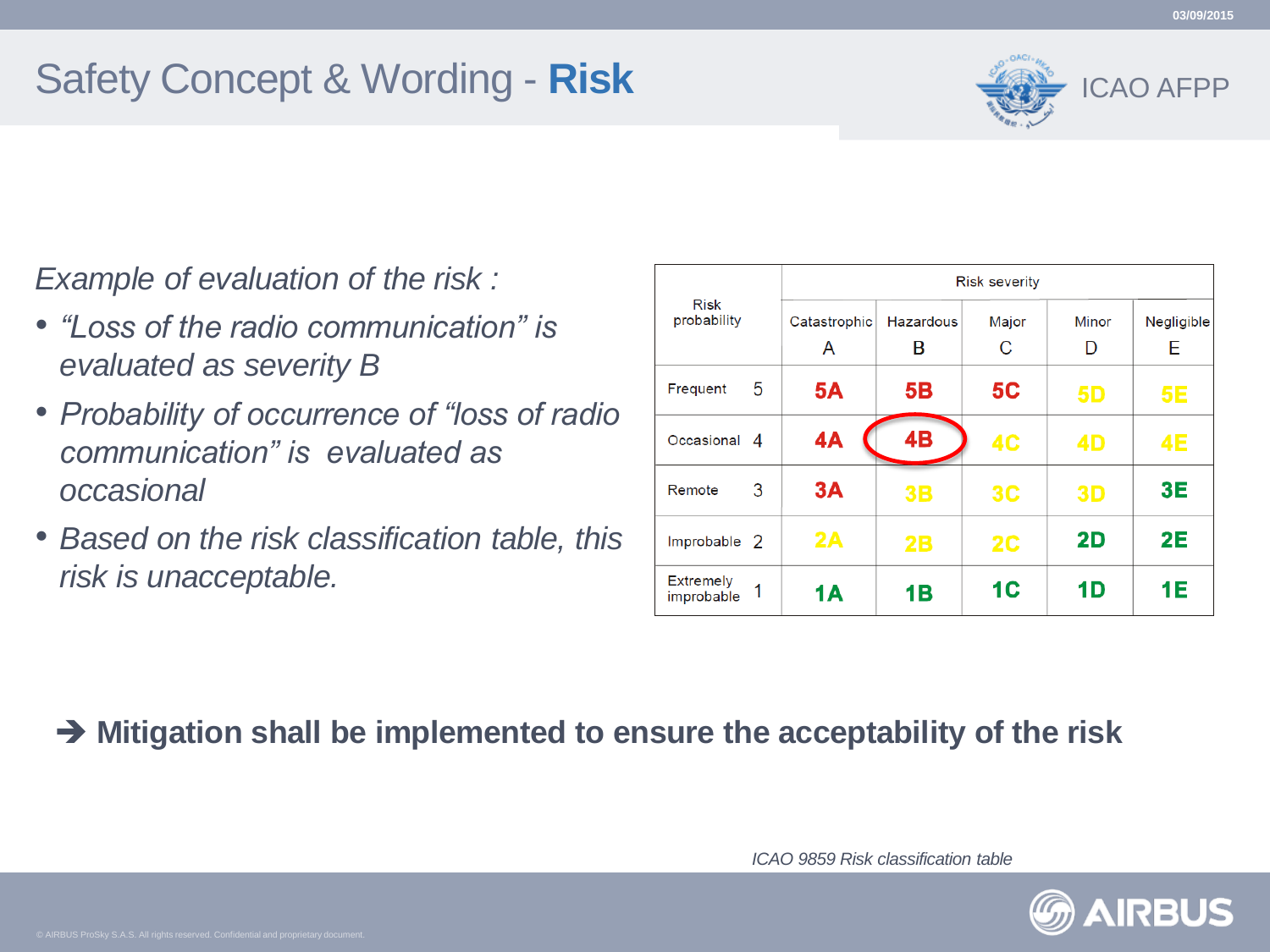## Safety Concept & Wording – **Mitigation Means**

**Mitigations Means** are implemented to manage the risk :

• Mitigation means can reduce the **consequences** of a hazard (severity) : **Reactive Mitigation Mean**

• Mitigation means can reduce the **Likelihood** of a hazard :

**Preventive Mitigation Mean**

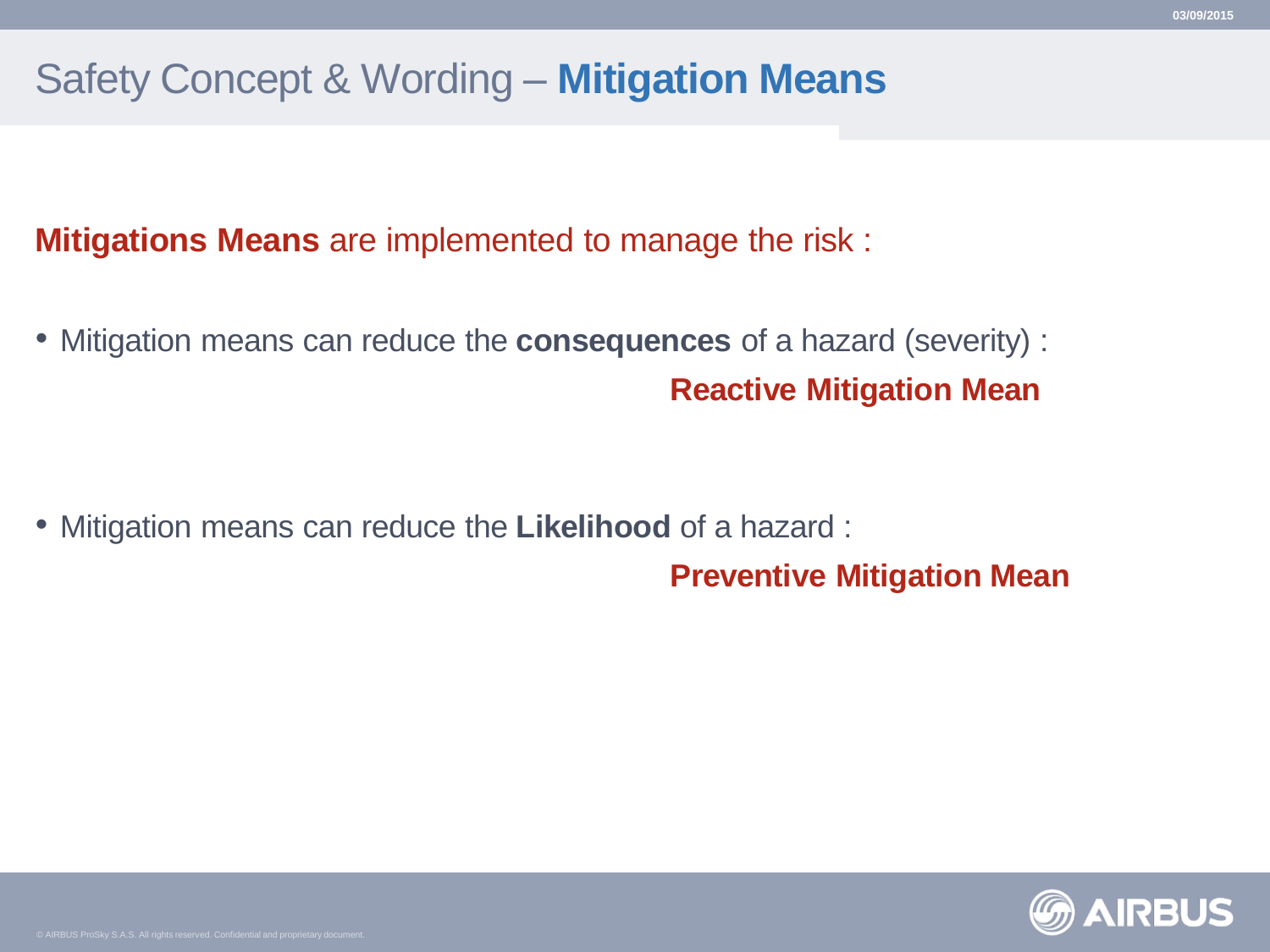### **Safety Assessment Methodology**



,,,,,,,,,,,,,,,,,

**A TALLARD A DELIVERED IN** 

5333

 $\mathbf{r} = \mathbf{r} + \mathbf{r}$ 

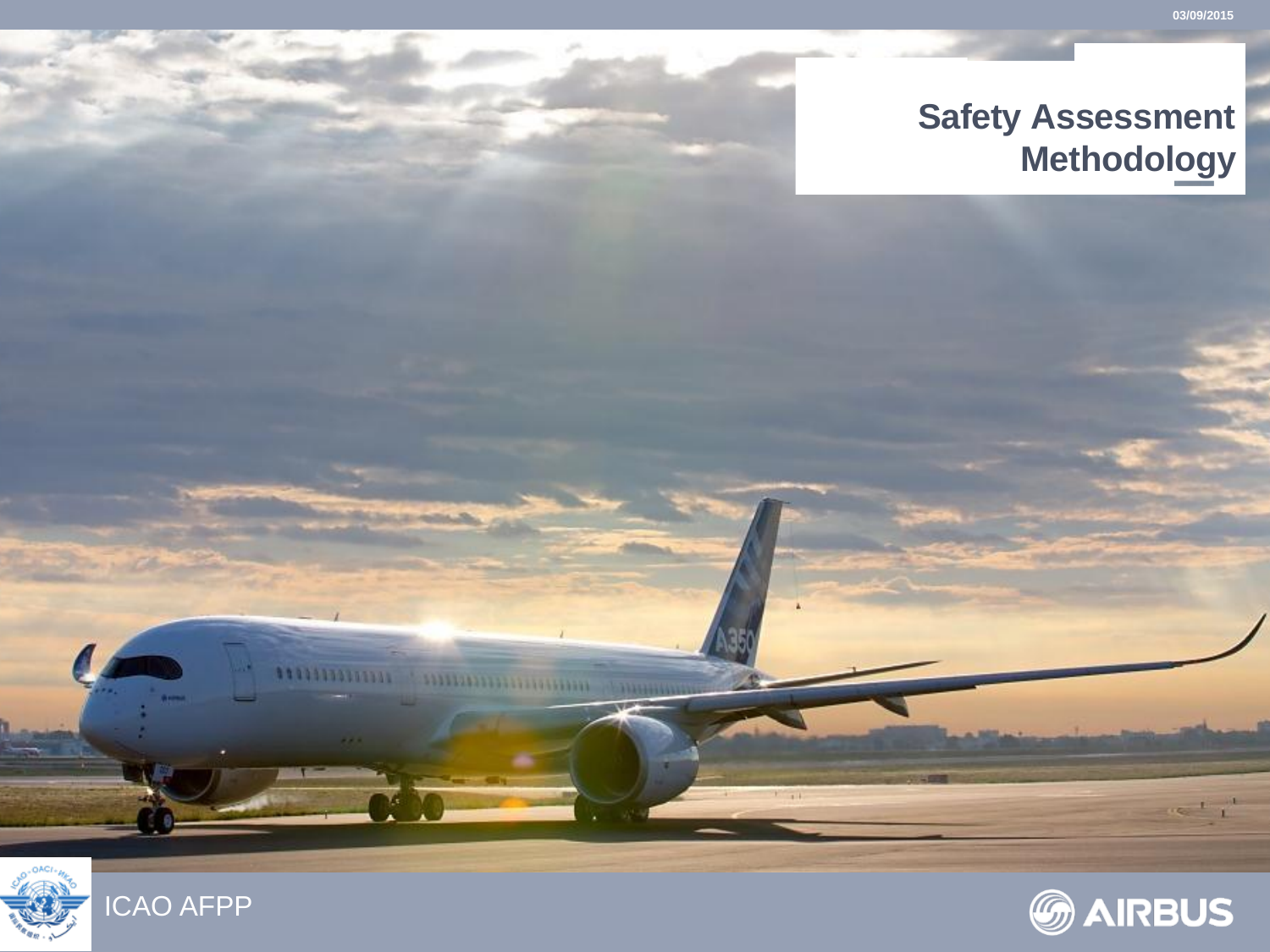### **Step 1 – Environment Description (1/2)**

- **Operational Environment:**
	- *Description of the airspace*
	- *Description of the adjacent airspace*
	- *Meteorological conditions*
	- *Traffic flow*
	- *Significant obstacle*
	- *Restricted or dangerous area*
	- *Noise restriction area*
	- *Existing procedures (conventional, PBN)*

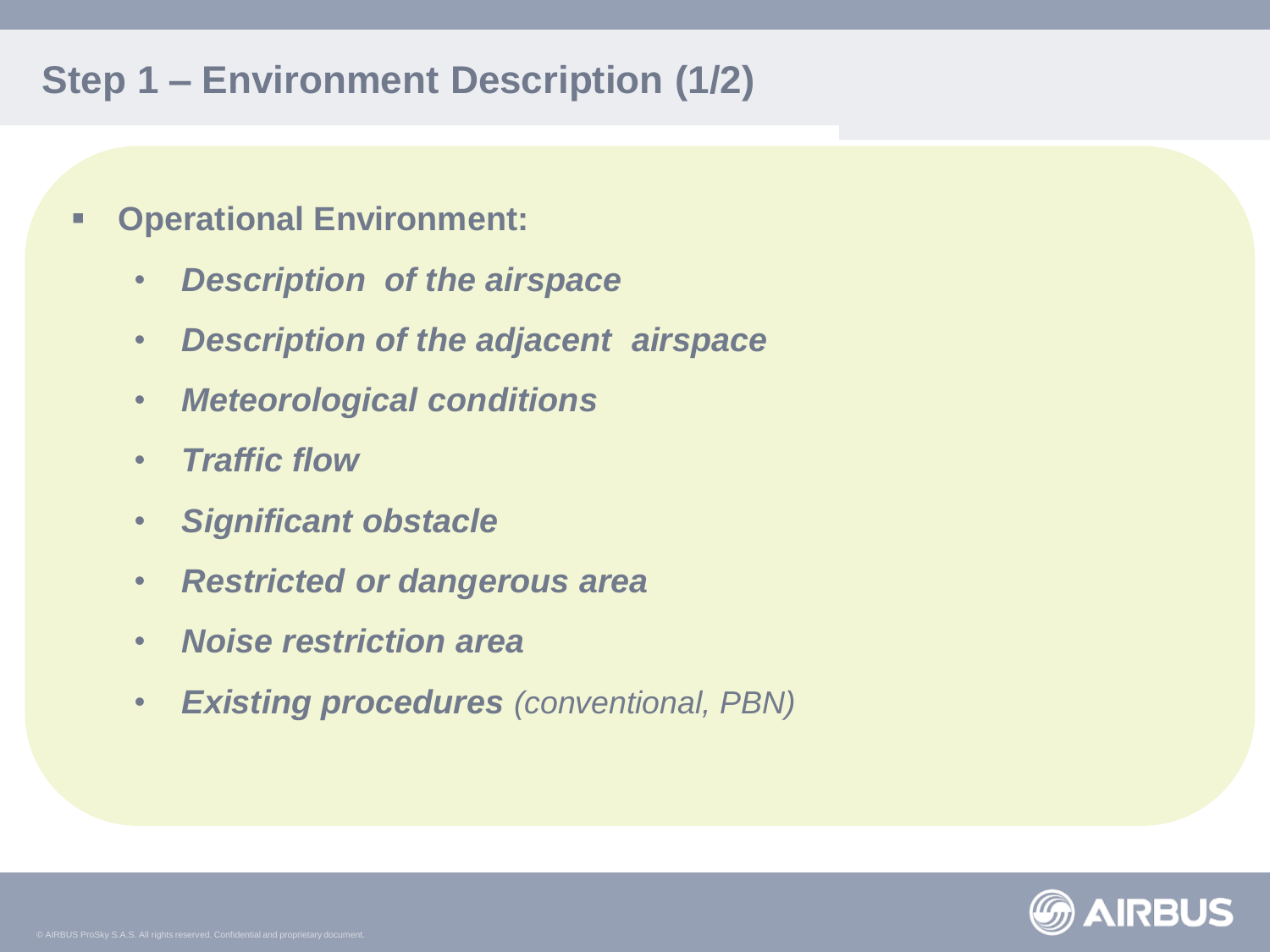### **Step 1 – Environment Description (2/2)**

- **Working method:**
	- *Seperation (Tactical or procedural)*
	- *Coordination*
	- *Phraseology*
- **Equipment:**
	- *Air/Ground communication means*
	- *Ground /Ground communication means*
	- *Surveillance means*

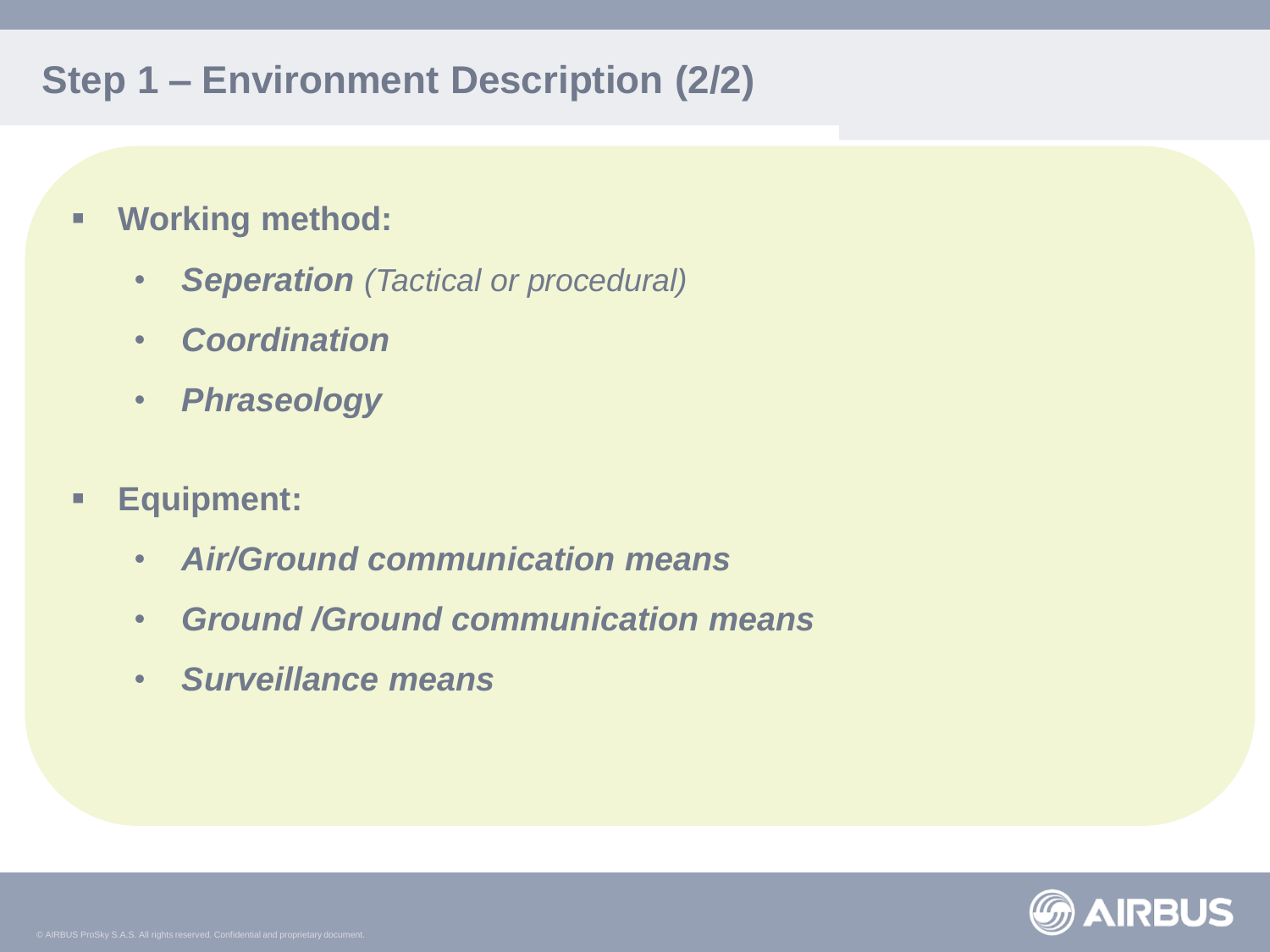### **Step 2 – Modification Description**

- **Modification Description:**
	- *Approach implemented*
	- *STARs implemented*

**Integration in the existing Air Traffic System**

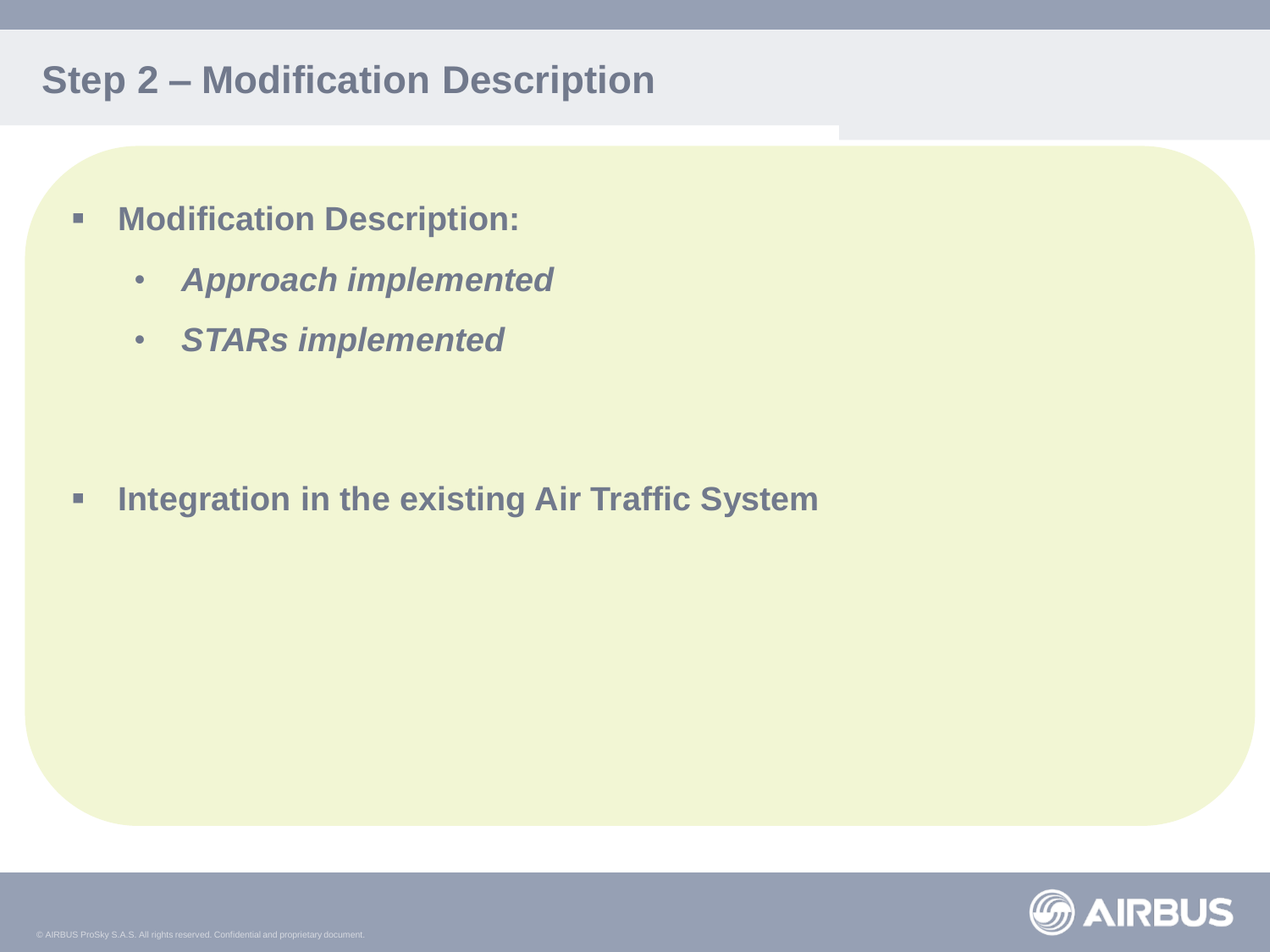### **Step 3 – Hazards Identification & Mitigation – Risk Matrix**

- **Hazards Identification** 
	- *Effects and Consequences*
	- *Initial Severity*
- **IDENTIFICATE IS NUTTED IN IS NUTTED IN IS SEAR THE SEARTH IS SEVERTLY** 
	- *Corrected Severity*
- **Identification of Mitigation Means to reduce the** *Likelihood*
	- *Corrected Likelihood*

### *→ Check that Risk is acceptable*

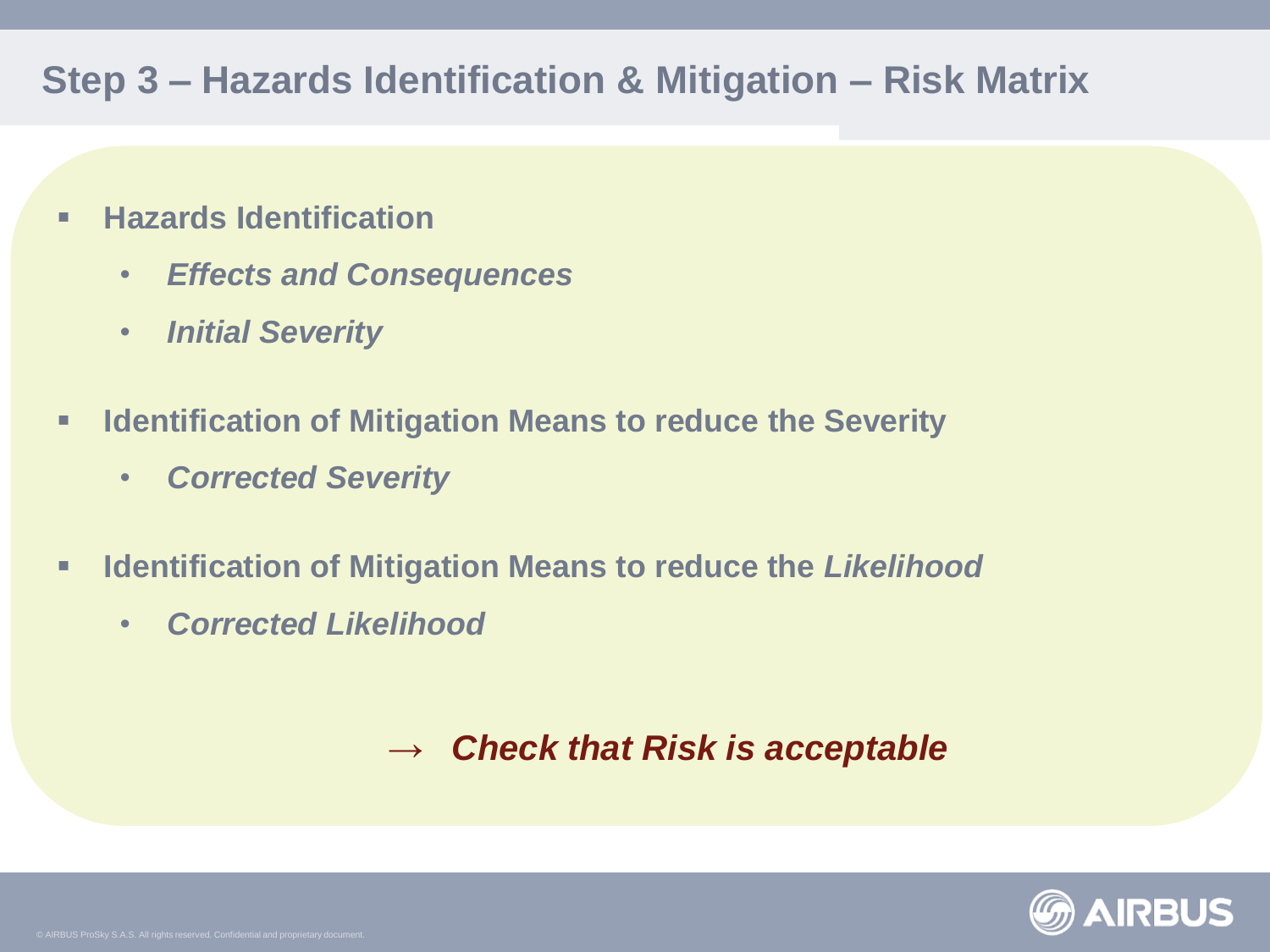### **Step 4 – Safety Requirements**

- **All Mitigation Means are derived in:**
	- **Safety Requirements**
	- *Assumptions*
- **F** *Identify* 
	- *Responsible in the entity to put in place the SR*
	- *Planning to put in place the SR*

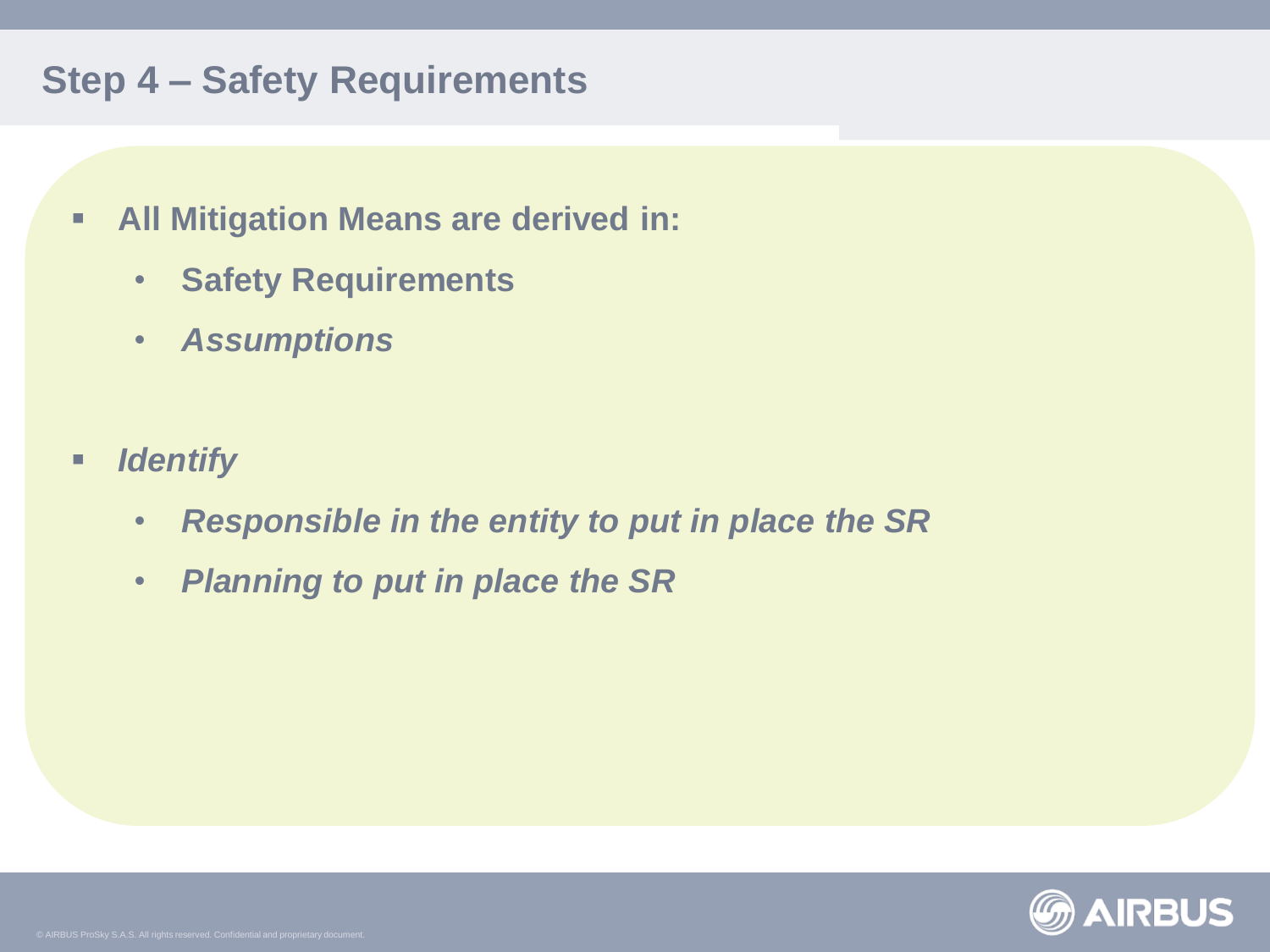

### **Role of State**



1133311331

 $\frac{1}{1+1}$ 

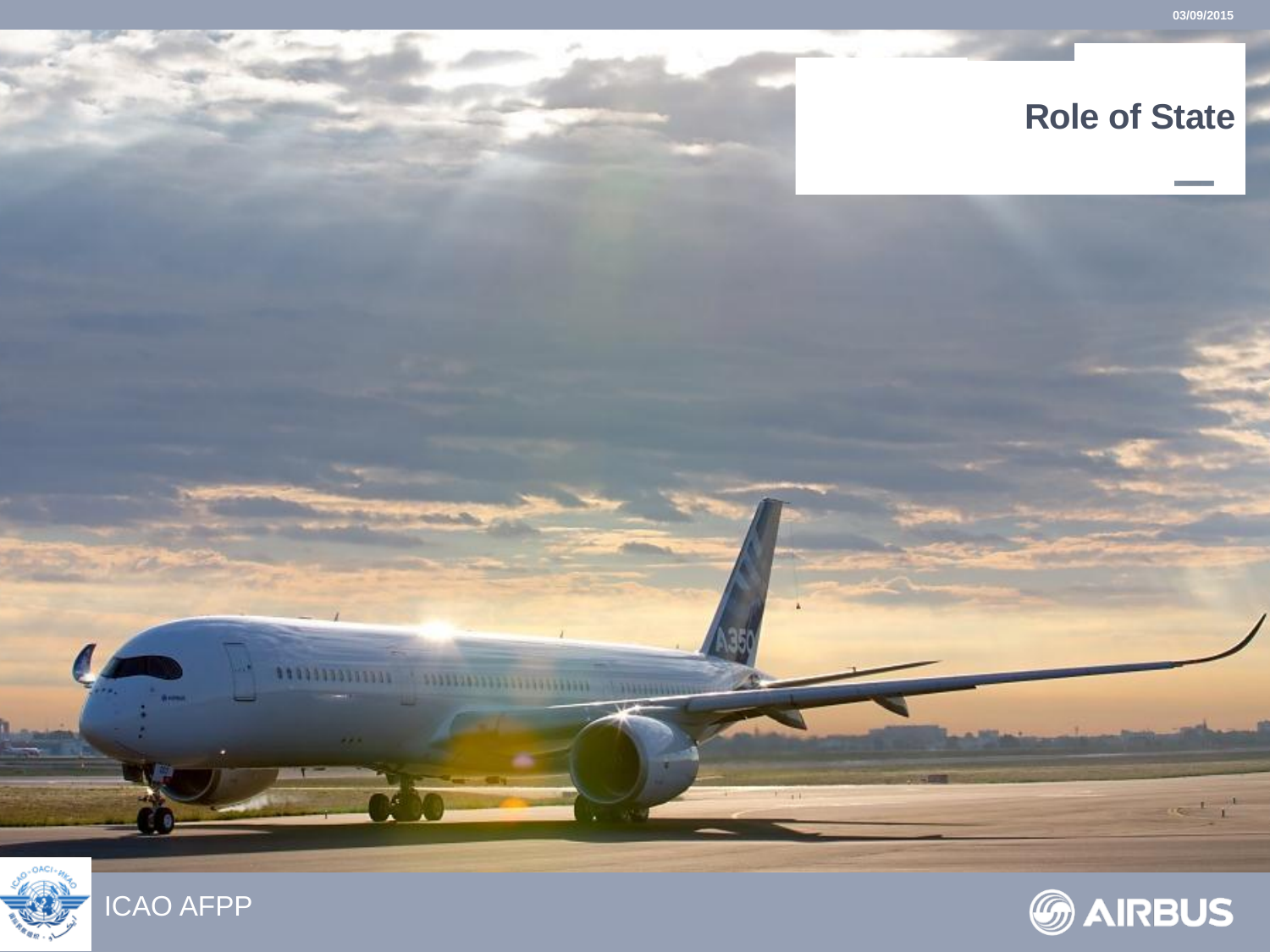



- What is the CAA implication?
	- State Safety Plan
	- Risk Matrix is published by the State
	- Audits (all hazards and mitigation means should be stated and followed-up)

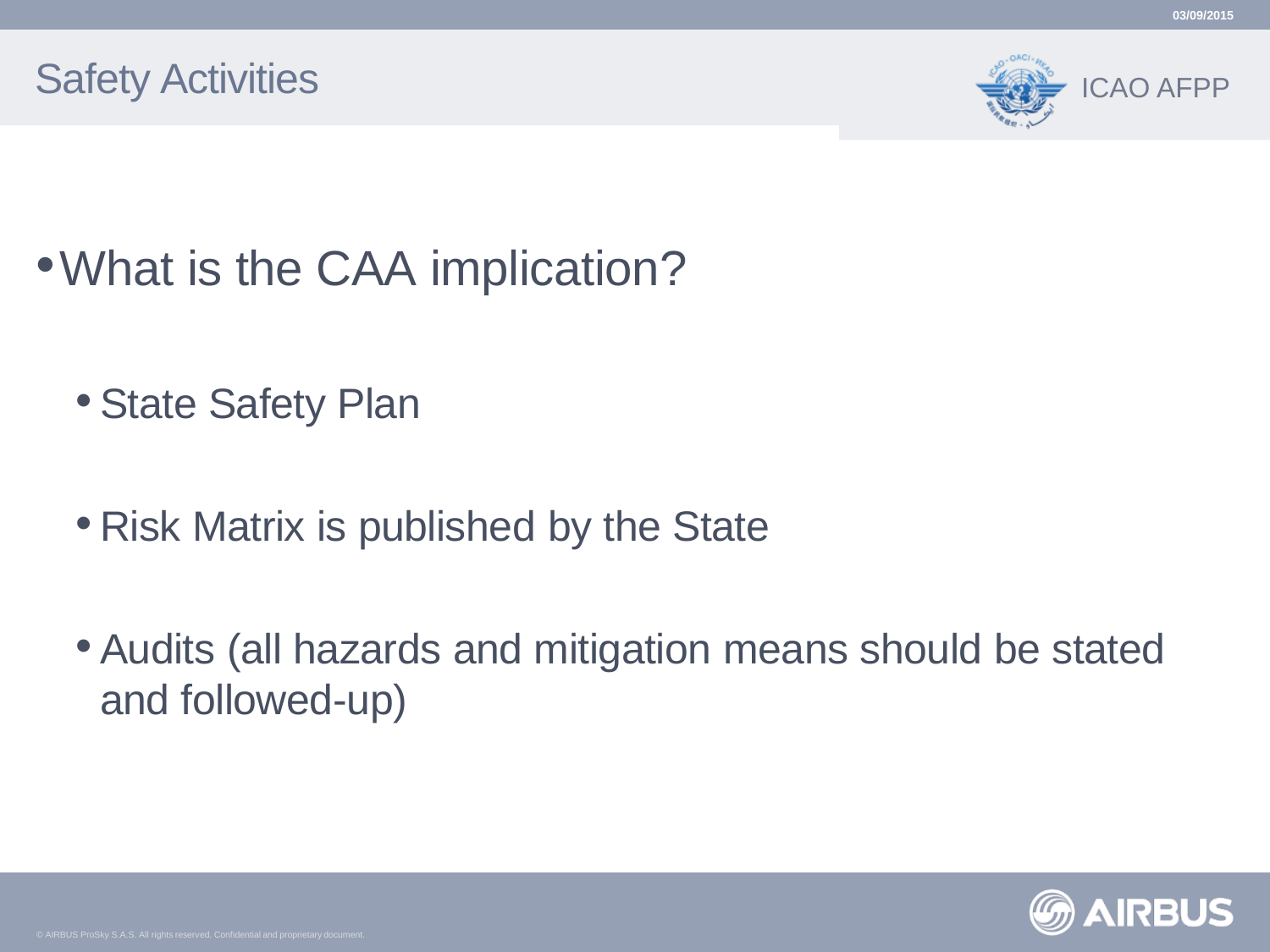

### **Conclusion**

ICAO AFPP

,,,,,,,,,,,,,,,,,

*<u>A THURBITION INTO THE TELL ATTORNA</u>* 

**COMMA** 

 $\frac{1}{1+1}$